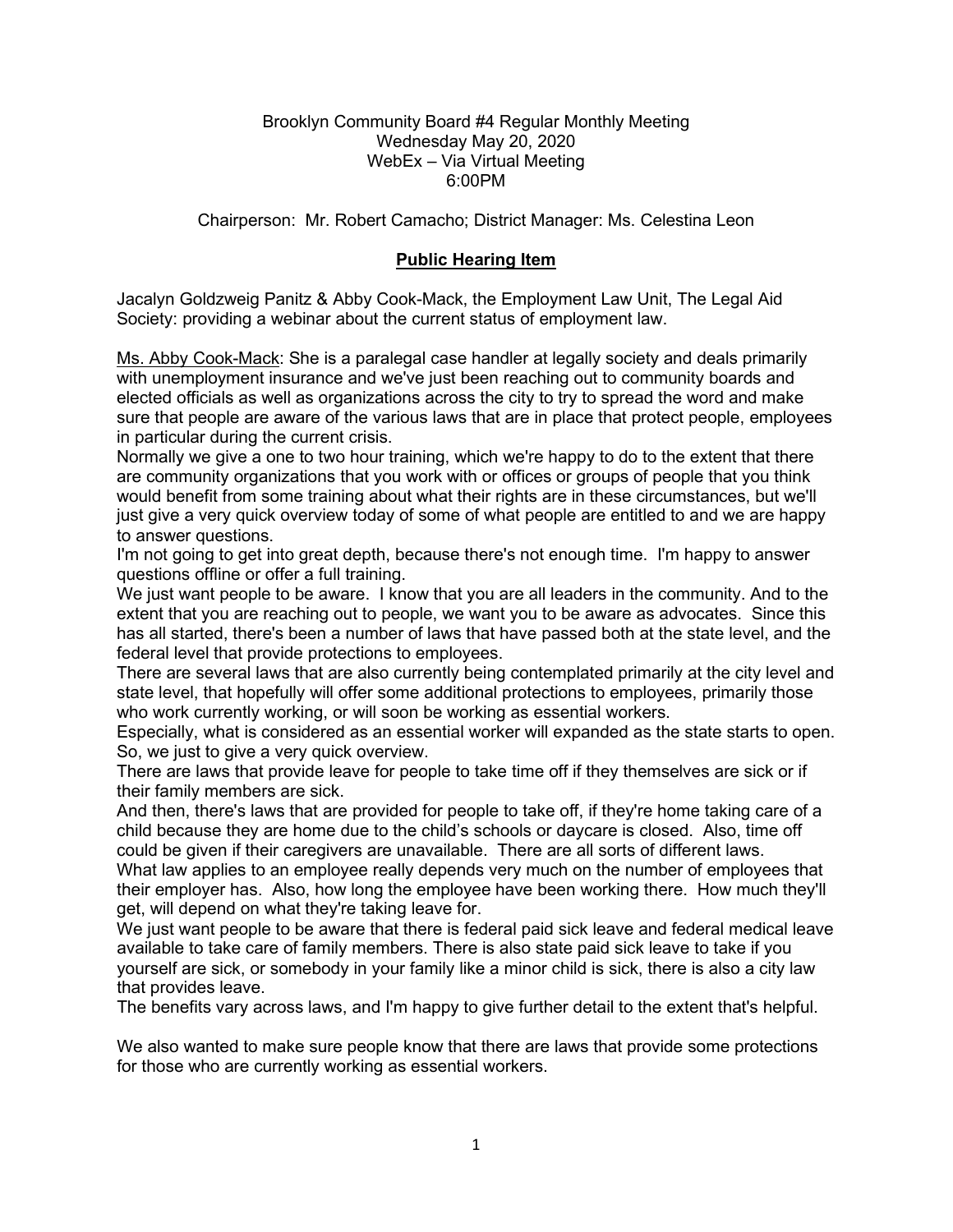The executive order, that Governor Cuomo put out in April, does say that employers should provide employees with PPE item for those in public facing.

So, people who are working with the public, those employees should wear a mask. There's also a series of laws that provide some directions, to the extent that a worker is eligible to take time off, if they get hurt on the job.

So, whether you're a nurse who's working and you get COVID-19, and it's a direct result of the work that you're doing, or you're a grocery worker, and you get COVID-19 and you believe that it's a result of having been at the grocery store, you may be entitled to workers compensation.

There are also anti-discrimination laws. So, if you are somebody who has an underlying condition and reporting to work and it is particularly dangerous for you, you can request a reasonable accommodation under the New York City law.

There are provisions in place that states what employers need to provide reasonable accommodations, and that can include unpaid time off so that your job would be protected, and you could return.

I mentioned earlier that provide protections to those who are sick or those who have childcare responsibilities, those also provide job protection.

So, if you take leave, you will be able to return to your job. There are a few small exceptions and you can't be retaliated against for asking for that time.

Essential workers also get some protections from the National Labor Relations Act and from OSHA. (Occupational Safety and Health Administration) OSHA is the federal agency that provides guidance and regulations regarding health and safety for workers.

They have done the bare minimum at this point. They've issued some guidelines.

They're not enforceable in any way as to how employers should be dealing with their employees right now, but they do provide those guidelines, to the extent that workers feel they're not being protected in the workplace. They can organize together and refuse to go to work and that would be a protected activity. I'm happy to talk offline about any and all of this if you like.

And then, finally, of course, the normal wage an hour rules apply. So, to the extent that people are working, are going to work, they should be receiving, minimum wage, at least and overtime pay.

I'll turn it over to Jackie who can talk about what happens if you're not an essential worker or if you are an essential worker, or if you're laid off. Essentially, she'll talk about unemployment.

Ms. Jacalyn Goldzweig Panitz: I'm going to talk about unemployment insurance, and I will add to the chat some of the resources that we like to provide to with.

There are several new rights workers in the city have but,

every single person on this panel, I'm sure know someone or a family member or friend or neighbor who's become unemployed over the last two months.

We have millions of people who are on unemployment insurance right now, and hundreds of thousands who are trying to get unemployment insurance. And so over the last few months legal aid, since the beginning of the pandemic, one of the things that legally aid society has been doing is informing communities, who is eligible for unemployment? When and how to apply for unemployment?

I'm going to talk about ten minutes, and then I'm going to go into question and answer.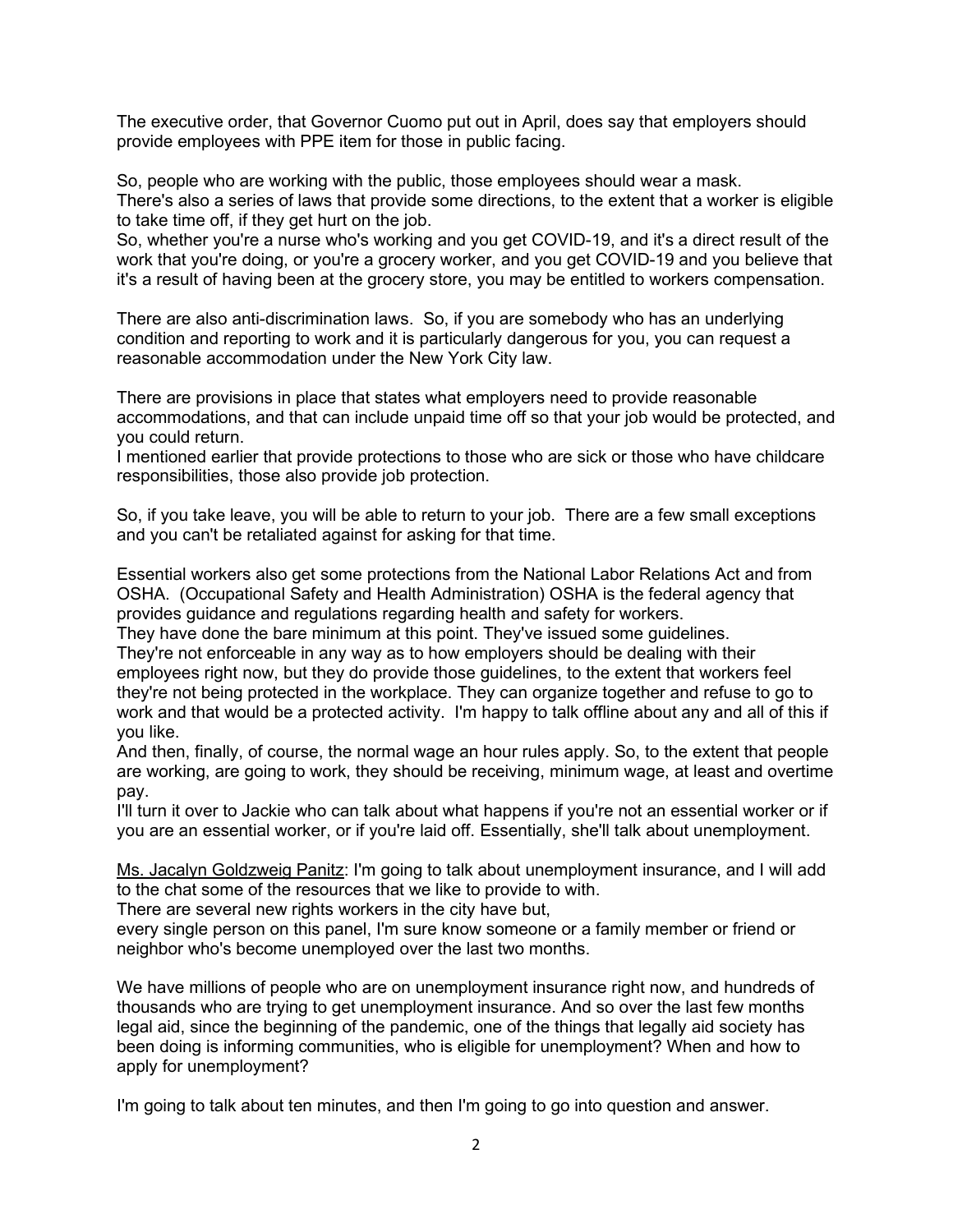And, as I said, we are happy to speak offline to answer questions that are unique to individuals. Or if you just feel more comfortable speaking offline.

So. generally, unemployment insurance is for folks who've worked in New York State over the last eighteen months. They're basic income requirements.

Folks need to work for at least two calendar quarters, and at least two calendar quarters, and they need to or within the last eighteen months. They have earned at least \$2400.00 in their high quarter, at least 1  $\frac{1}{2}$  times the amount they're totally just wants to be at least one and a half times their high quarter wages.

If people do not have the necessary income to qualify for unemployment insurance, the state will let them know, and they should instead apply for a pandemic unemployment assistance. For anybody right now, who is out of work, if you're receiving unemployment insurance, there were some changes to the law recently. There is a new program called pandemic unemployment, which was passed in the cares act, which is very similar to disaster unemployment. If you remember that program was implemented after Sandy. It is for folks who are out of a job due to COVID-19, and it is expanding eligibility to folks who would not have previously been eligible for unemployment. That includes self-employed workers, independent contractors, folks who had to quit their jobs because suddenly they had kids at home, or God forbid they are themselves or a family member was sick.

The restrictions for unemployment are, if you do not have, if you're an immigrant and you don't have work authorization. Neither of these programs are, unfortunately, you're not eligible for either of these programs and, you know, there are some instances where the Department of Labor looks at how someone lost their job.

The important thing that we want to get out there is, is that folks should be applying for unemployment insurance. They should be reaching out to us, to their state senators, to the state representatives, and the assembly person, if they're having problems in trying to apply for unemployment. Right now, they're there, to help.

If there are problems, then they should be letting the Department of labor make those determinations and following up and unfortunately, being very persistent in order to get benefits. Benefits right now are at the normal weekly rates.

Starting April5th and it goes through July 31, everyone is getting an \$600.00 per week and that's from the federal government. And that money is retroactive.

If you haven't been able to claim benefits until now, if you're only able to submit your claim now, if you are unemployed, if you were unemployed back in March and you're still trying, the really important thing is there's a lot of money on the line.

District Manager: Thank you. Okay, so the way that questions can work today. So, if the board members, you're welcome to chime in. Now, if you have questions for the public, we encourage you to please. Just right either in the Q and A section. I will see that. We're in the chat, so everyone will generally see the questions in the chat. If you put them there. I did see someone put a question. I think he may have addressed it Jacqueline, but someone asked for information to chat.

They also had specifically about the mandates for employers to provide PPE for employees.

Abby Cook-Mack: With respect to the PPE, they are required to provide mask for public safety and employees, whether that's fabric masks or medical masks. I can share with you the executive order that that comes from in the chat.

I've also just shared our contact information and the hotline for legal aid. Great.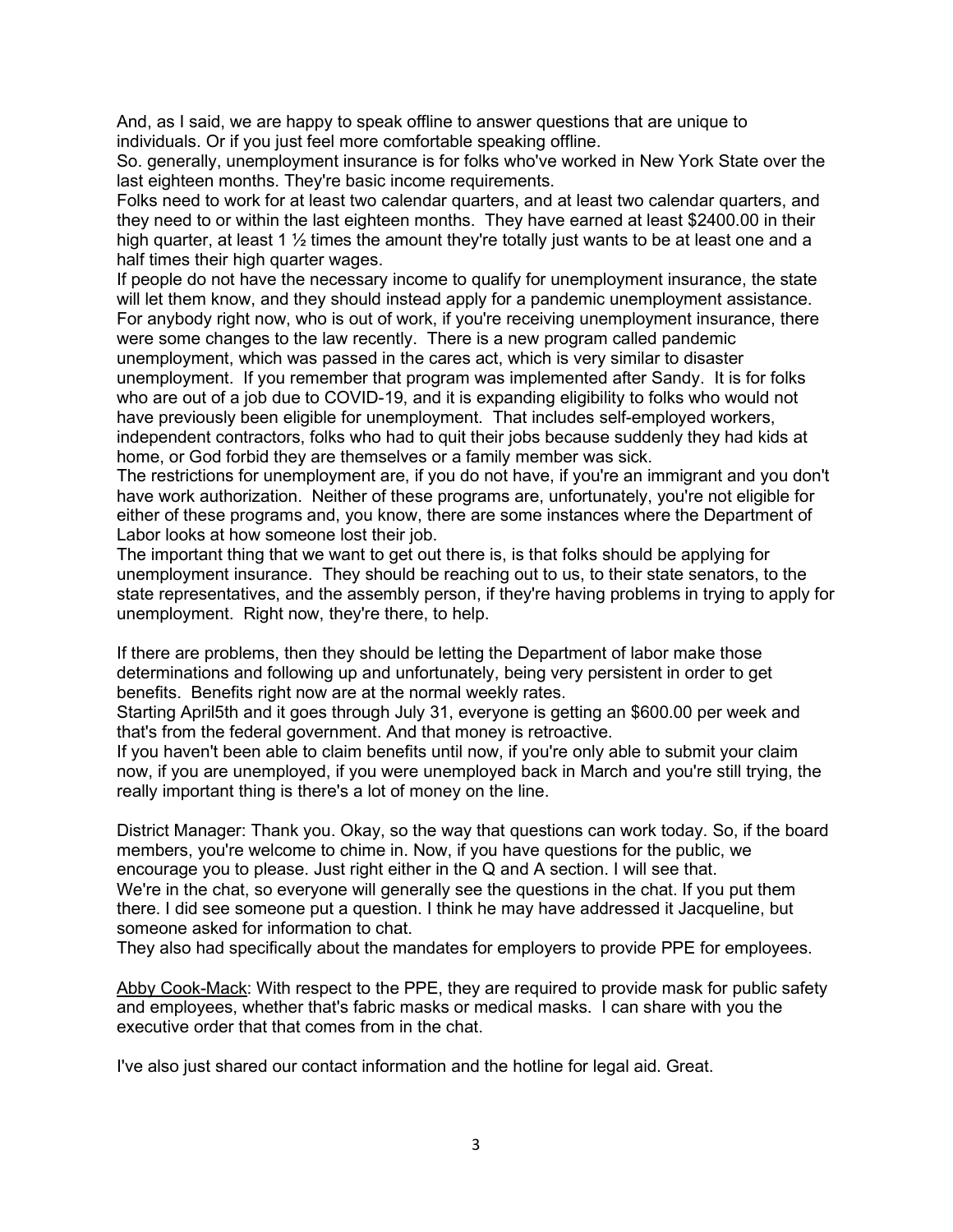Ms. Jo-Ena Bennett: My question was, I heard that if one has been laid off or furlough or whatever, and the employer offers them their job back, that they must take it. Is that true? Suppose the employee decides that the conditions are not safe enough. Will that disqualify them from unemployment?

Ms. Jacalyn Goldzweig Panitz: Jo-Ena that is a great question. And it's a question that I think a lot of people are thinking about and a lot of people are going to have to ask themselves as New York City reopens.

So, there's not a simple answer, and it will depend on each individual circumstance. However, the short answer is no, you do not necessarily need to take your job back if it's offered to you.

Every week when folks certify for unemployment insurance benefits, they are asked, did you, refuse a job offer last week. You must be truthful with the Department of Labor.

I'm going to take this question in, in parts.

The first thing is, if your old employer text you and says, hey, can you come back to work? That's not a job offer. You do not have to report this as a job offer to the Department of Labor.

A job offer includes, a written offer that includes your location, your schedule and pay information. It's really important that people know what a job offer is from their previous employer.

The second part of your question, if your employers said, hey, come back, but we can't, offer you full time. You're going to come back, Monday through Wednesday, instead of Monday through Friday. It could be that you are getting more money on unemployment then if you were to come back part time.

If they that job offer is not willing to pay them at least half percent of what they were making at their job and it is within the first half of the first thirteen weeks of their benefits, and if they started receiving in March, they would, then they do not have to accept that job offer.

Now, the second point, which is, they don't feel safe, because of this crisis. If they are a medically vulnerable person, if they are over the age of 60 years old or if they have a condition that makes them at high risk for COVID-19.

If they must get on a train to go to their job, and if they are still worried, they can go and get a doctor's note, saying that this person is a person at high risk for COVID-19.

If they are worried about going back to work, and they have received a job offer and they're, going to go back to work and they have been offered their old position back at the same exact same wages, but they feel, that they are a medically vulnerable person to the extent that they have diagnosed condition, or are over the age of sixty and if they can get a doctor's note for their employer that says, excuse me, from their doctor which they can share with the Department of Labor that says, this person is at a heighten risk, we believe that, that might be enough to, allow them to keep their unemployment. However, those issues are depended on individual circumstances.

I would recommend anybody facing that kind of decision, to reach out to legal aid, or another organization that does this sort of work.

Desmond Monroe: If somebody returns to work, and they happen to get COVID due to something happening on the job, is the employer held responsible in any sort of legal way?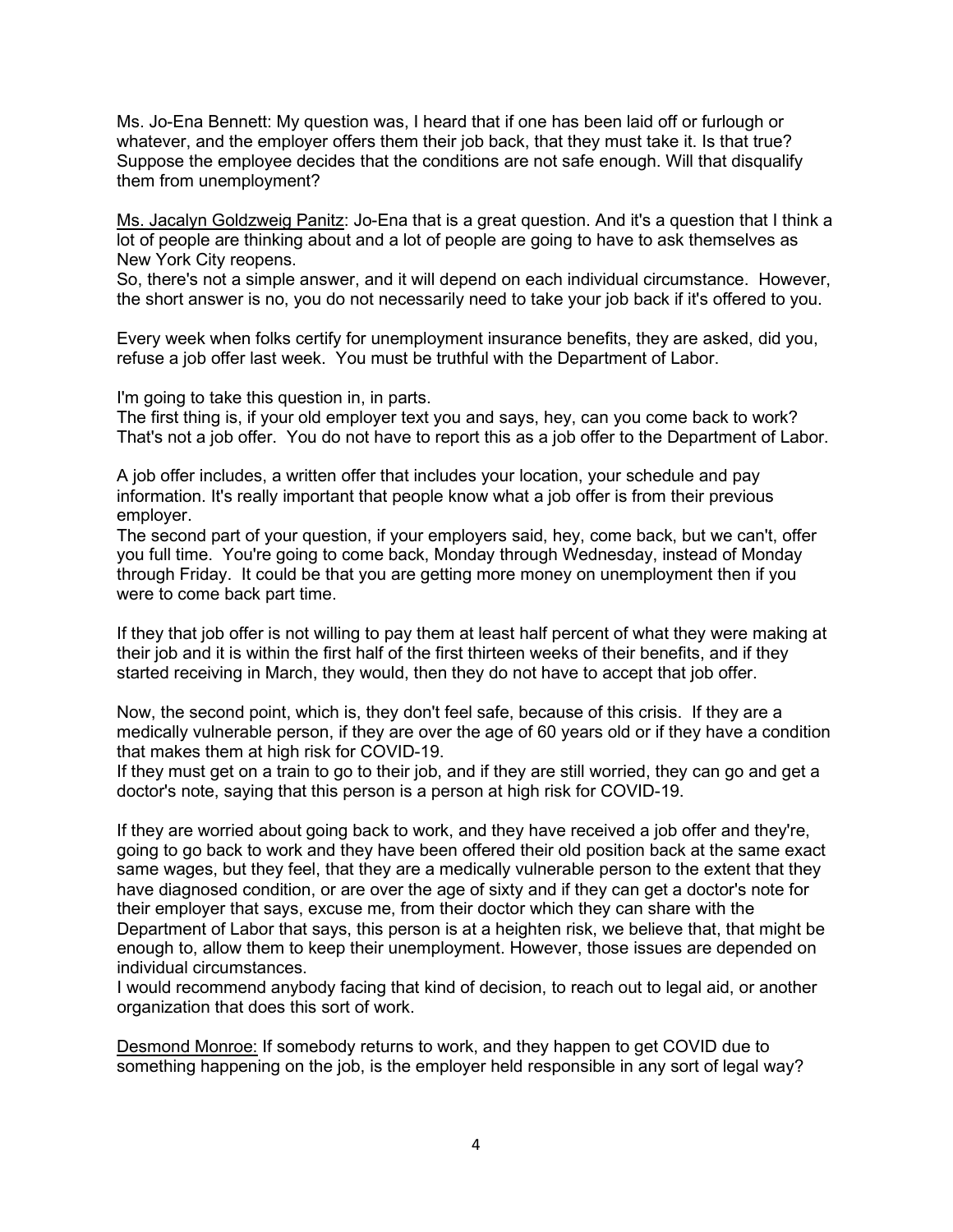Abby Cook-Mack: It depends, unfortunately. There may be the ability to get workers compensation for a situation like that. There are two different kinds of workers compensation and I am not a worker's comp attorney, but I have attended several trainings, so I will tell you what I have heard. My understanding is that you can either get workers compensation if you have an accident on the job, which could include potentially contracting COVID-19, it's sort of like occupational hazard. The question is, and it's an issue of first impression so we just don't know the answer at this point, because it's going to have to make its way through the Workers Compensation Board for us to, be able to provide better guidance on it. We think it's fair, it's likely that a person who is a nurse, for example, working in a hospital that is treating COVID-19 patients will be able to argue that it's an occupational hazard. They will be able to get workers compensation, because they won't have to prove, causation. For those who are, for example, a janitor who works at a hospital it's less clear, or a grocery worker, it's less clear whether worker's compensation would consider it like an occupational hazard or an accident. If it's an accident, then you would have to prove causation. You would have to say I have COVID 19 because of an accident on the job. Of course, employers are likely to push back on that and say well, you got it from the train, or you got it from a family member. We just don't know at this point what that's going to look like, once it's being looked at more carefully by the Workers Compensation Board.

Jamie Wiseman: As an employer you must take all the necessary steps. You must take every necessary precaution that you can. If face masks are required, do masks, and you are going to do gloves as well. Anywhere where you're having customer facing, you are going to want to show that you're not negligent and that you're doing everything within your power to keep people safe, based on the available direction from the appropriate authorities. Failing to do that will put an employer in a bad position and put all their employees in a bad position. So, the guidance is to read as much as you can and do all of those things because the, actual cost of those PPE items, if you can get your hands on them, is minimal compared to the exposure the employer would have, by being negligent in not doing that work.

Abby Cook-Mack: OSHA, the federal agency that's responsible for employee safety has issued guidelines that recommend what employers need to be doing. They're not, requirements at this point. There's no legal force behind the guidelines but, you know, the guidelines are useful to look at in terms of what are the best practices, the CDC has done the same as well to provide some useful guidance. One other thing to note is that there is a lot of advocacy right now to figure out, what best for our employers and employees to have better guidance as they return to work.

If you are forced to go back to and you are not an essential worker than you can report this to the Department of Labor.

District Manager: Thank you, Abby and Jacalyn for taking the time to join us this evening.

Abby Cook-Mack: Thank you for having us.

District Manager: So, with that being said, we can now move on to the next portion of our meeting, which is the regular meeting portion.

I do just want to go over a little bit of a background information on the meeting, and how the meeting will run this evening for those that have joined us. Right now, we have the board members as panelists. So, they're the ones that can control whether they can mute or unmute themselves.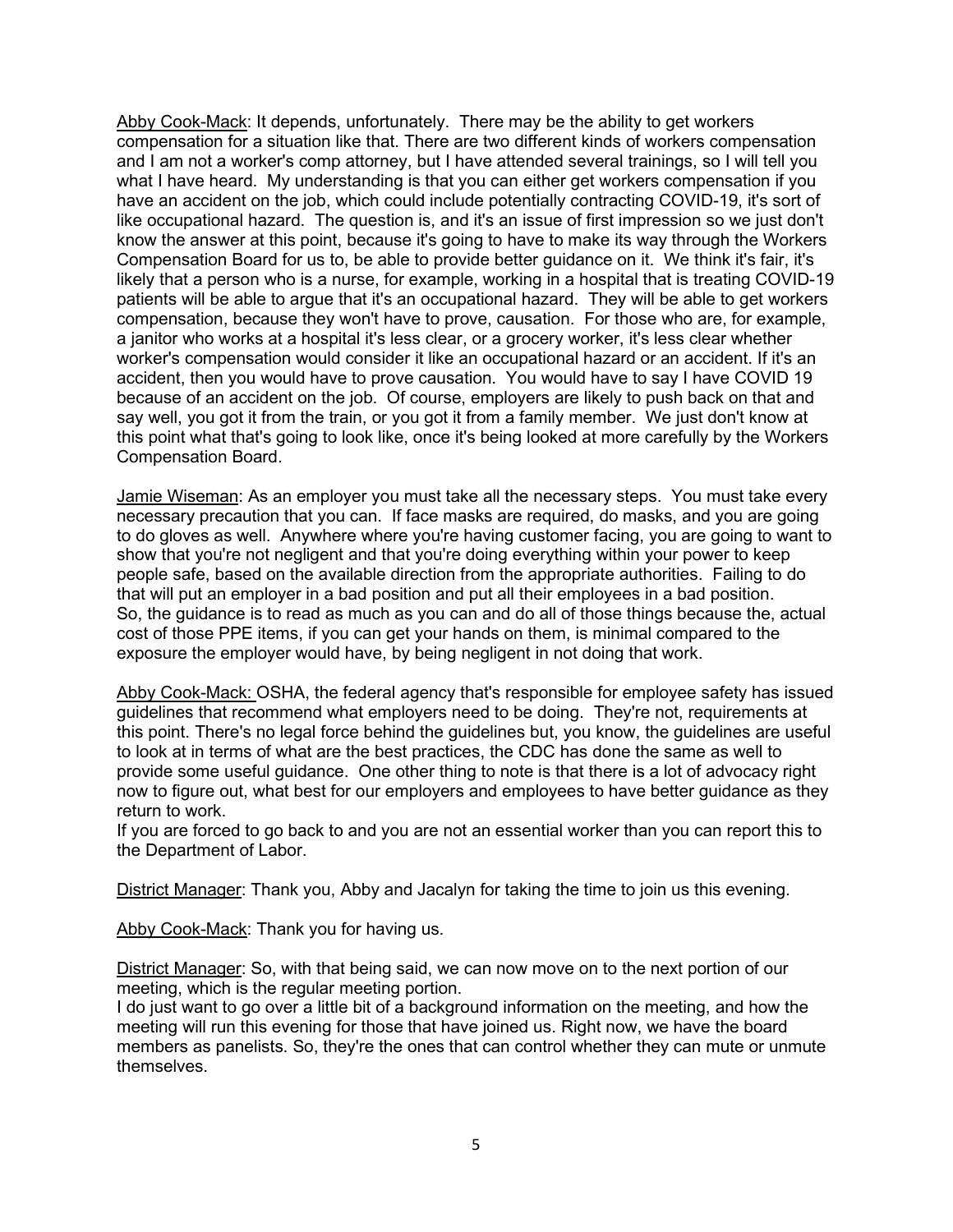I also want to note that I did manage to find board members that have called in. I just want to share that. Those who have joined us, I have Martha Brown, Mary McClellan, Barbara Smith, I have Virgie Jones have joined us.

I may have missed someone, so I have to cross reference the phone numbers with your name on my phone. So, it may take me a little bit of time, but I am, paying attention. I just want you to know that we see you. If anyone has a question, please feel free to send me a chat message. I will be taking a look while we go throughout the meeting.

# **First Roll Call:**

29 Board members Present, that constitutes a quorum.

#### **Acceptance of Agenda:**

Motioned by Ms. Elvena Davis and second by Grace Aytes. Any opposed or abstentions? Motioned carried.

## **Acceptance of the previous month's minutes:**

I asked the board to consider tabling April's minutes because we're still working on them in the office. We just received the transitions and digital meeting.

Is there a motion from the board?

Ms. Jo-Ena Bennett made a motion to table the April minutes. The motion was second by Ms. Elvena Davis. All members present were in favor. Motion carried.

## **Chairperson's Report - Mr. Robert Camacho:**

Well, guys before I start my report.

As, you know, we have been having a lot of tragedies in the community. We have lost friends and families of board members.

I give my condolences to Raul Rubio. If ever you need anything, or if we can do anything for you, we are here for you. I know you'll be strong, and everything will be alright. God is going to work on it. I'm not a religious person, but I know he will. We want to be strong during these hard times. I just wanted everyone a be safe.

Friday, May 1<sup>st</sup>: I informed Willie, Sharon and Celeste to call all the board members to make sure they are alright. Letting them know that we are concerned about them and their families. Letting them know that our prayers are with them and that we are here for them.

We don't want them to work at home and get a paycheck and not do what they have to do. I want to be strong and firm and make sure that they're working for the community.

I requested them to do a list of storefronts, as you know, we are going back to the 70's and a lot of these stores are not going to be back open.

A lot of jobs and stores are going to be closed and we're going to go back to the seventy's, we want to make sure we know all the store and who they are.

We want to know if they are getting any money of subsidize to try to help them in any way. We want to make sure that we can bring them back.

If they lose their businesses we lose out, we want them to know that we are here and that we know what is going on, we are still here, and we are not sleeping.

Tuesday, May 5: I attended a Zoom Conference, a Borough Board meeting with all the boards. On the agenda was the Department of Civilian Complain Revue Board, "The Right to Know". They indicated that now there's no longer 13 board members on the board, there will be 15.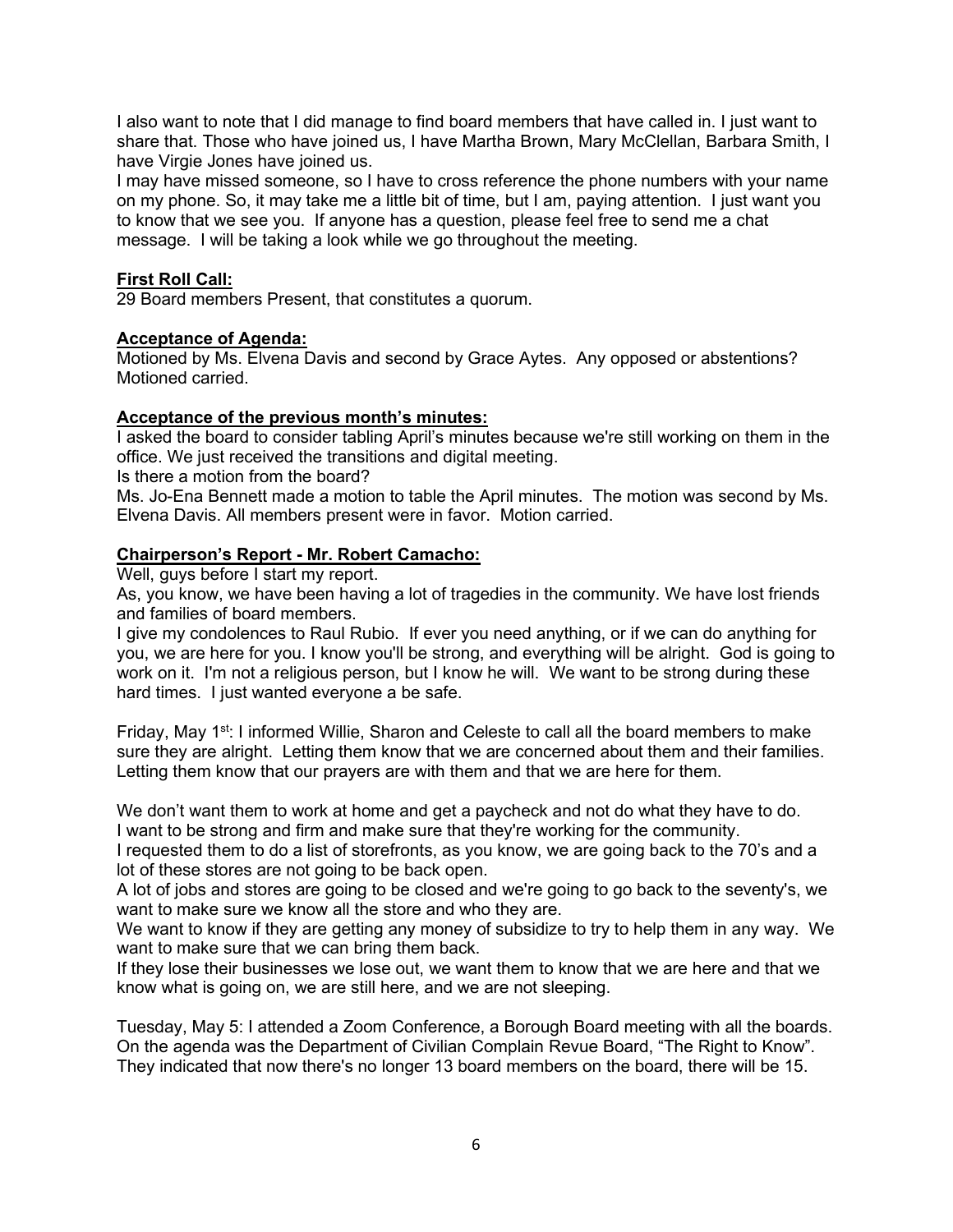The gentleman that did the presentation is supposed to be a big shot now, and I hear he got promoted. Hopefully, when everything gets done, maybe he'll come back and give us a presentation on what is going on.

We have a lot of people walking around with no face masks and other police department are enforcing it and they are getting the bad apple with the deal. We need to wear a mask. Wear the masks, if you can, and if you can't, get a doctor's note.

There was also a resolution on the real property tax exemption for the Cold War Veterans. We have a lot of veterans that are in their 80s and 90s. A lot of them live in the Bed-sty community, so they fought to bring about a resolution to try to get them taxed exempt.

Tuesday, May 5: Building Cleaning…

Tuesday, May 12: The Knickerbocker Puerto Rican Day Parade is no longer, they are trying to do it virtually.

I had a meeting was with D. Y. C. D, the Neighborhood Advisory Board.

DYCD are going to experience cuts, they are not going to have a summer youth program. Education is being cut. There's no money, no jobs.

There is a lot of problems and we are trying to fight to see if we can get these kids a grant. Sometimes, some of these kids brought their own school supplies and clothes for school. We must see if they could get grants or something so that they could have what they need to go back to school.

Friday, May 15: License and Permit Committee Meeting.

Attended Bushwick Wellness Alliance meeting. They let us know that you should only wear masks for 5 hours. When you get in your cars take them off and put them on the dashboard so that the sunlight can kill the bacteria.

Senior homes will need to be checked twice a day. They will make sure that they are taken care of and are safe.

There was an advisory memorandum stating that community board must meet once a month except in July and August. The Executive Order, stating that the City Charter requires that all board members meet once a month except July and August. We also must have an opendoor meeting.

We went through executive board and the full board committee; elections must be held in April or May. We must prepare for the election. We can have it in June or table it until September, but we must have it. The only ones that will be on it are from the 1<sup>st</sup> Vice Chair on down, because I have 2 years, everyone else has 1 year.

So that is my meeting report.

I will be going through the Executive Board. I'm going to be giving a letter to Celeste and Sharon. There's been a lot of issues and we need to work things out. There is too much problems.

I shouldn't be getting emails. Celeste is someone's boss and they are not respecting, and she has to respect her, so it's been a conflict and they will be getting a letter and I will be reading it to the full board and letting them know that this is a team effort and that I want them to start working together.

Celeste is your boss and you should respect your boss and she should respect you as an employee, but to disrespect her, and to send her and me emails like a child. I am not playing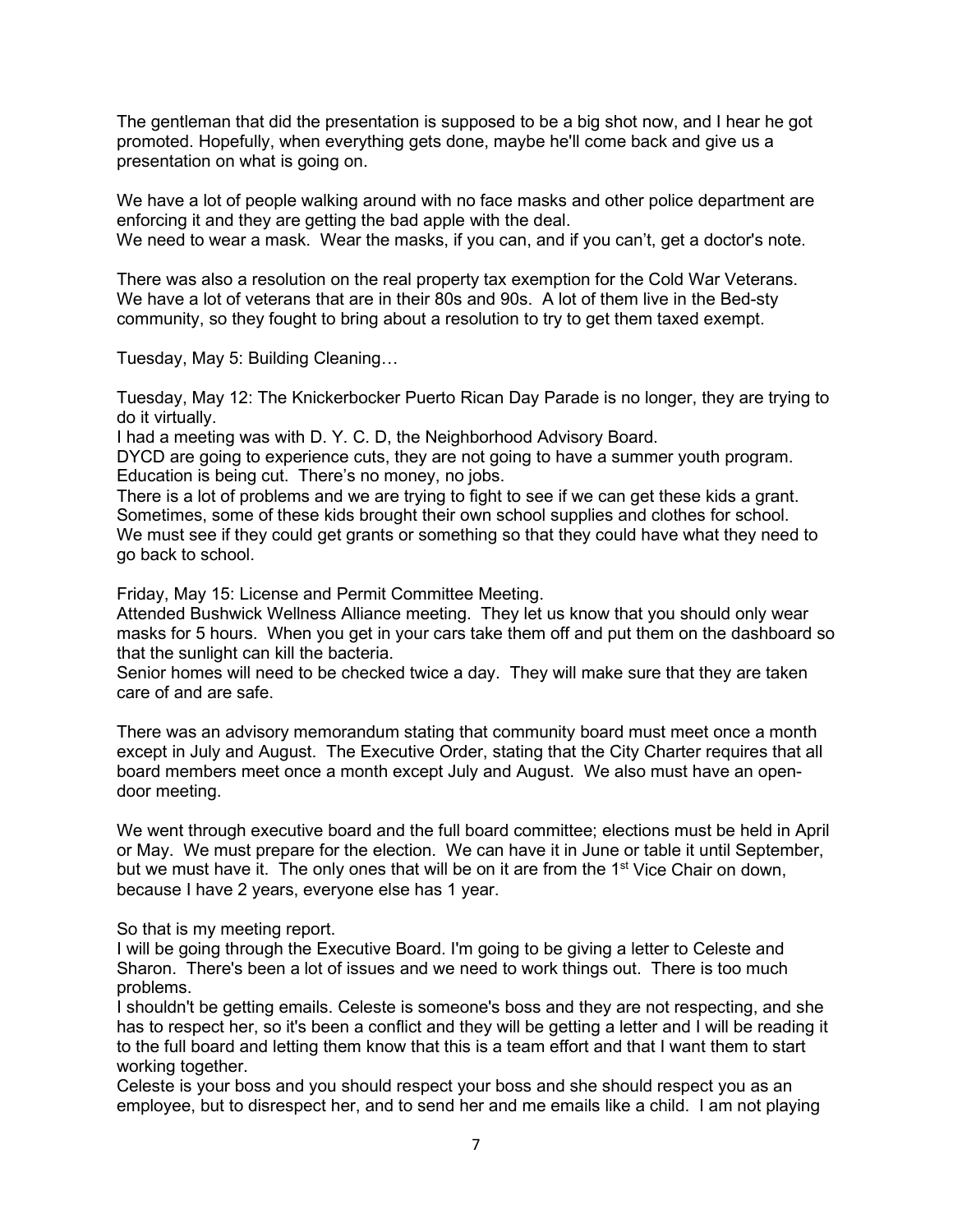that. There are too many issues, they are grown, and I told both of them that I am going to send them a letter. We must nip this in the butt, and we are going to have to start working together. It is not about who you like, what you like, it is about getting the job down. If you don't want to be with me, guess what, you need a job, everybody needs a job, she is your boss and we have to respect each other. That is the bottom line. I told Celeste and I will sit down with Sharon, and I am going to let her know. This phone tag stuff and your job and her job, what is she doing and what did she do, I am not playing that.

I'm not doing that. I am not doing that. I am not happy at all. I want to make sure this community get what it deserves. We want to make sure that we stay here.

There's a lot of pain, and there's a lot of sorrow and it always happens to the people that are always down. It is always like that. I would say, we always have to be fighting for something just a little and every time we take two steps forward, we go back down. But we're strong and we're going to make it. I know we will, and we're going to be stronger and better, and we all must get together with each other and we all got to go the same way. We got to work together.

I've been trying to get it done. I'm trying to do the best that I can. I do not get paid for what I do. I do it because I loved my community, so we all got to work and help each other out. We know, it's hard. This thing here, I'm not used to this. I am used to seeing people. I am used to touching people, it takes a toll on you…

I guess that's my meeting. That's my report.

District Manager: Are there any questions for Mr. Camacho before we move on?

#### **Elected Officials and / or their Representatives**

- 1) Fatima, Representing Council Member, Antonio Reynoso: We are working from home. We can be reached at 718-963-3141 if you need to give us a call. Thank you.
- 2) Jennifer Gutierrez from the Council Member Reynoso's office: Hi, everyone, I missed everyone. And I'm so, glad to see everyone. And I'll be here for the remainder of the meeting. If you need me, but I'm so happy to see everyone's face.
- 3) Jonathan Pomboza Representing the DA's office. We are still working from home. We can be reached at 718-250-2340. Thank you.
- 4) Julio Salazar, Representing Congresswoman Velasquez's office. Two quick updates: I believed I shared this with Celeste, if not I can report it to you and the general board. One item that I wanted to highlight, was under the Cares Act. There were two hospitals that received funding that I wanted to share with you. Woodhull Hospital received 39 million dollars under the Cares Act and Wyckoff Hospital received 59 million dollars under the Cares Act. That was directly targeted for those hospitals because of their locations and because of the population that they serve. They serve some of the hardest impacted areas such as ours, Bushwick and Williamsburg and the general area. This is something that the member was proud to have worked on with some of her colleagues.

Secondly, there were a few conversations with several city agencies that I would love to loop you in, unless you can let me know who is the best board member that you think would be best to join on these discussions.

In regard to the Wyckoff Avenue reconstruction project, I have received a number of federal funding and of course, city funding which I believe was first proposed and 2013, but again correct me if I am wrong it might have been earlier, but the official city record has it as 2013. There however, has been no movement.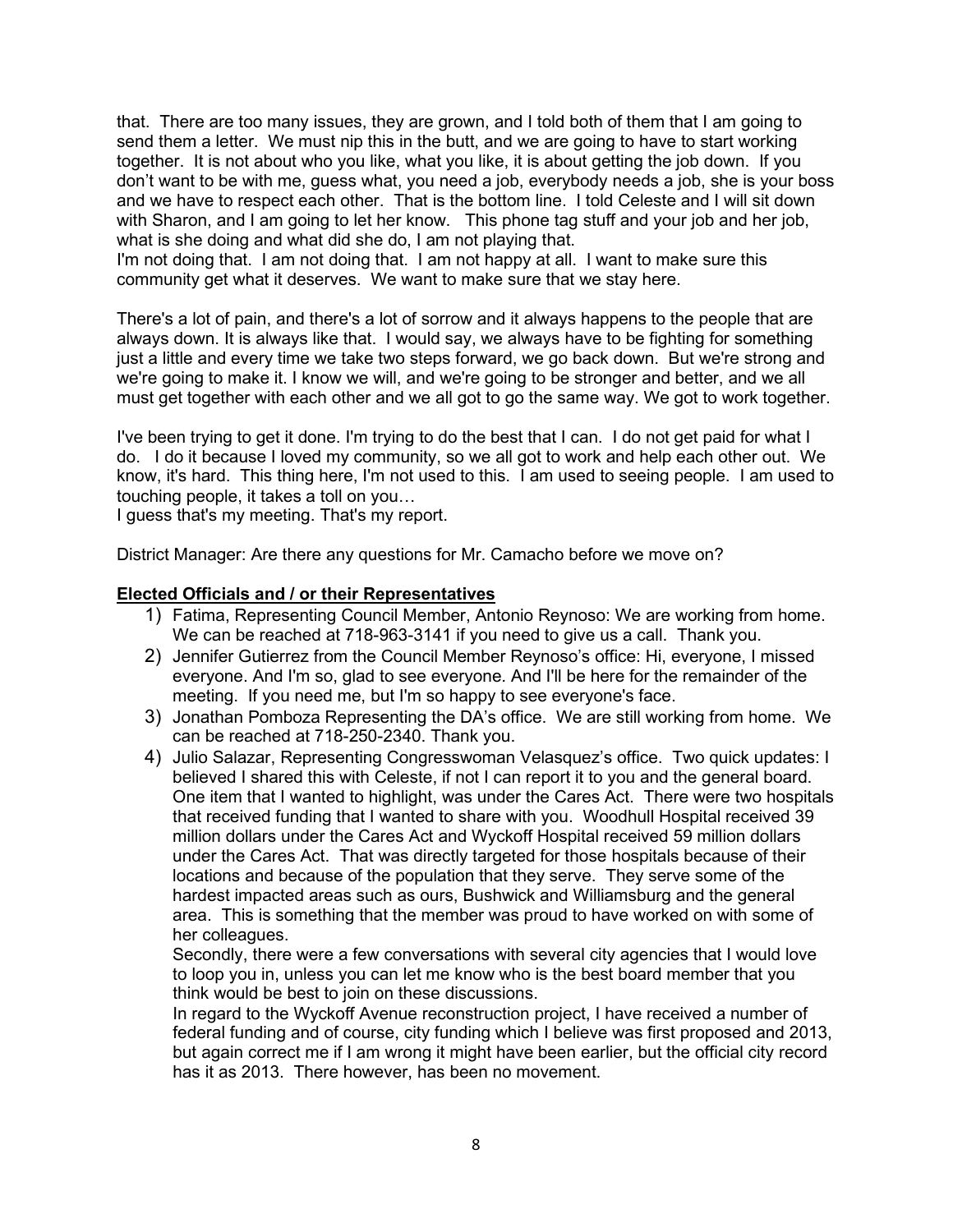Mr. Camacho stop Julio to let him know that he will be given more time during announcement to say more on this matter.

- 5) Karen Cherry, Representing Assembly member Erik M. Dilan's office: We are working from home. Our phone number is 718-386-4576, email is CherryK@nyassembly.gov. Jackelynn Reyes is handling unemployment. That is very important. She is handling all unemployment cases. You can email her at reyesi@nyassembly.gov
- 6) Marcus Harris Representing Eric Adams, Brooklyn Borough President.
- 7) Martha Bayona, CEC District 32 President; we are open 718-574-1203 or via email at [CEC@schools.nyc.gov.](mailto:CEC@schools.nyc.gov)
- 8) Alplente, Louise We are running our program remotely, for any youth grades 1 through 12. Our information is listed in the Community Board's bulletin. I will put my email information in the chat box.
- 9) Rob Solana, we are still working, and we are going to be rolling out cash assistance for our documented families that are not able to collect cash from the stimulus and unemployment. The first wave will take place next week. It will be 150 families in our neighbors and then we will do another 300 families.

District Manager, Ms. Leon: How do we get in contact with this?

Chairperson, Mr. Camacho: Yes, please. Let us know. Please.

Mr. Solana: So, if anybody wants to get on that list, they can just call the main number, 718- 360-2906.

10)Cynthia Ortiz, Bushwick Community Partnership under the Coalition for Hispanic family services. We're still working. People could contact us at the community partnership at our helpline, 718-497-6090. We're also doing food distribution, so send people over.

# **83rd Precinct Report:** Deputy Inspector Daniel Dooley:

It is good to see everybody.

I don't want to keep everybody because it is getting late.

Crime: Is going down in Bushwick, at the 83<sup>rd</sup> Precinct. Great news! But like everything else we struggle with certain types of crime. Commercial burglaries, being number one.

Restaurants, delis and some bars that are serving up food are being hit. The good news is that we are making a lot of arrest.

It's really the same people doing it over and over…again. He really is. But we're getting to them and arresting them.

The second big thing that we're seeing is vehicle break ins. People are leaving valuables in their car. People are smashing car windows and taking whatever, they can grab their hands on. Again, we've identified several people through our NCO retrieving video.

We made several good arrests, but the way things are right now they're back out and we just keep arresting the same people repeatedly.

The third thing Grand larceny of the automobiles including mopeds and electric bikes.

We're starting to see the same thing that happened last year the exact same time. We must make sure that if people have Mopeds and E-bikes that they must lock them up.

This is something that I speak about at every single meeting, is don't leave your car running, don't double park and run into the store. You come out and your car is gone. Just turn your car off and take the keys. That is the bad news.

The good news is, you see a lot of precincts on the news about domestic violence and how some precincts are struggling. We are doing very well in Bushwick. After a 20-day period from the last month, we have cut domestic violence down about 55%, in half. We are doing well from day to date as well. I thank everybody, the message is getting out, we have a great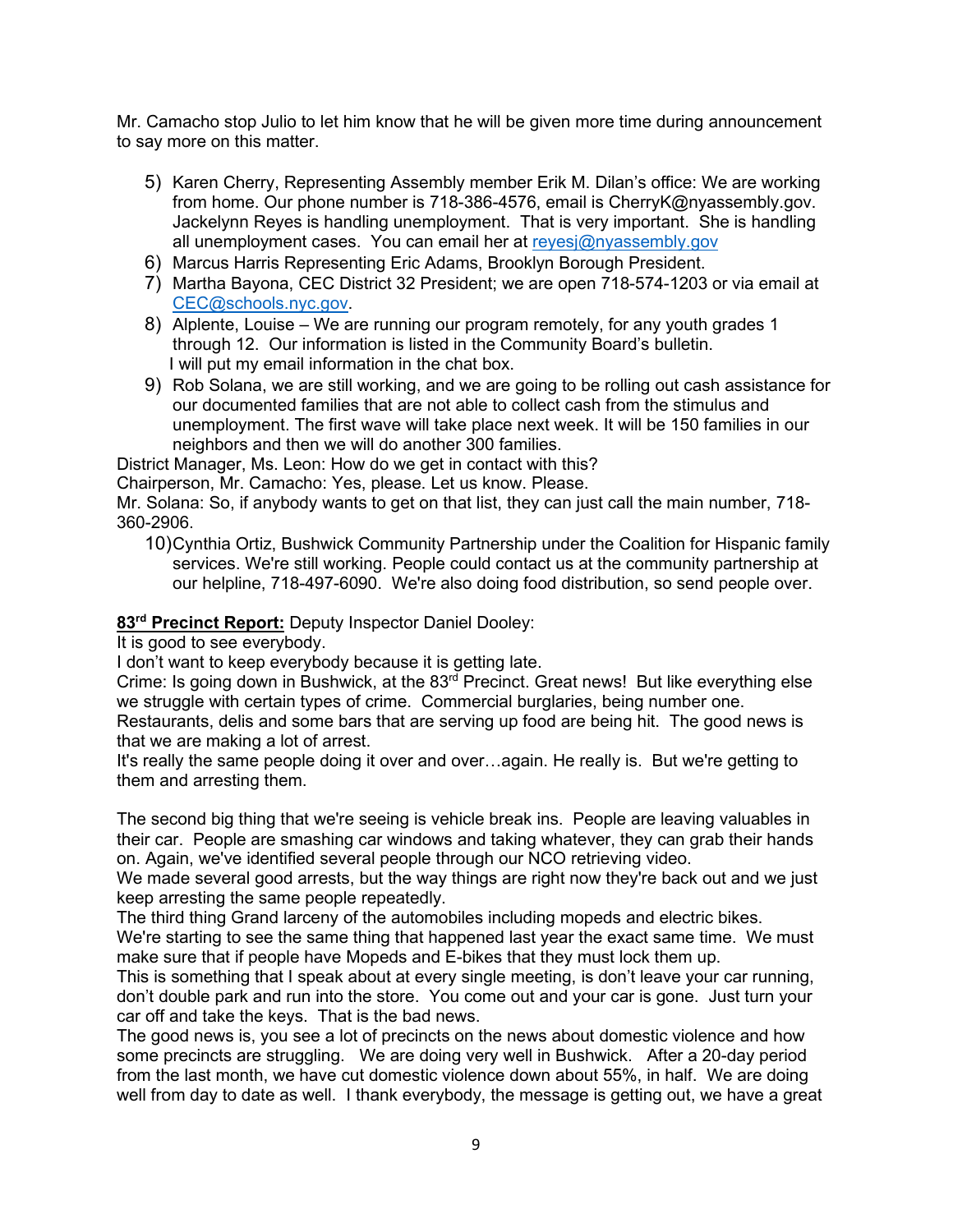domestic violence program with the Sargent. They are truly aggressive, and they are reaching out to people, and it is working.

One of our big worries was that we were going to see a lot of robberies of people that deliver food. That was our big concern. We put some plans in place, we reached out to the local delivery people and we did well. Robberies are down tremendously, and I really have not seen any robberies in deliveries. That is great news. Our plan worked. We are also down in transit crime.

Crime is down at Hope Gardens from year to date, down to 13% from 18%. That is 13 crimes in Hope Gardens the whole year. Great news!

Where I could use help is along commercial strips. All along Broadway, Myrtle Avenue right up to Knickerbocker Avenue and Wyckoff Avenue. A lot of the commercial burglaries has taken place along that strip. We caught a career burglar last night, trying to break into a dentist office along knickerbocker. We got him and his screwdriver on Wyckoff Avenue.

We receive a lot of 311 calls. We are the highest in the borough. So, any help you can give us by talking to some of the restaurant owners, the deli owners about social distancing, that would help with a lot of the 311 calls.

Since the pandemic, more people are home and more people are calling about loud music, loud noise, parties, social distancing, etc. We designate one or two cars, usually two cars on the weekends, one car to handle those complaints. We have been doing very well.

Social distancing, it has been all over the news, however, there has been no complaint in my office, at least that I am aware of. I don't talk about other people's briefings; I don't want them to talk about mine. It is not fair. Here in Bushwick, we are doing very well. If I receive any complaints, I give my officers direction, I give my officers advise and I give my officers education first. I give them all extra mask. We approach people for social distancing when we are called to an area. We had a couple of people call us from Maria Hernandez Park, because they wanted some space. We went there, we advise the people about social distancing, but more importantly, we have mask to give the people, so if anyone says that they need masks, we have plenty to give them.

So, if you give me a call, I will shoot right over there with plenty of masks. If I don't have enough, I will get some.

So, because I don't know the precincts, I can't speak for the other precincts, but here at the  $83<sup>rd</sup>$  precinct, it is education first and then we want to make sure everyone gets the masks, they need.

Maria Hernandez Park is our biggest park and since this whole thing we haven't had any problems in the park. I told the captain today, that we haven't had any crime over there. That is amazing. I want to keep that up for the summer.

We have assigned school safety agents to Maria Hernandez Park, Thomas Boyland Park and Irving Square Park. They are there to help as well. They have masks and they will advise people about social distancing.

Finally, is Memorial Day, it will be here this weekend. My big concern is the barbeques and the house parties. Last year we had a successful Memorial Day, but I don't know how it will be this Memorial Day. I can tell you that my officers are here, and we don't want to, shut down a small little barbeque with a couple of people from the family. We are not going to allow block parties and we are not going to allow people double parking their cars and putting out big speakers and trying to start a block party. It is not going to happen. We are going to ask people that are having barbeques to bring their event into their property line or into their backyards and by 7pm everything stops. Our officers will be driving around. Hopefully, it doesn't come to enforcement. We just want everyone to know that now is not the time to have these parties. If people start seeing people have a barbeque then they are going to have one, then it will be a big crowd. So, I hope Memorial Day is as successful as last years.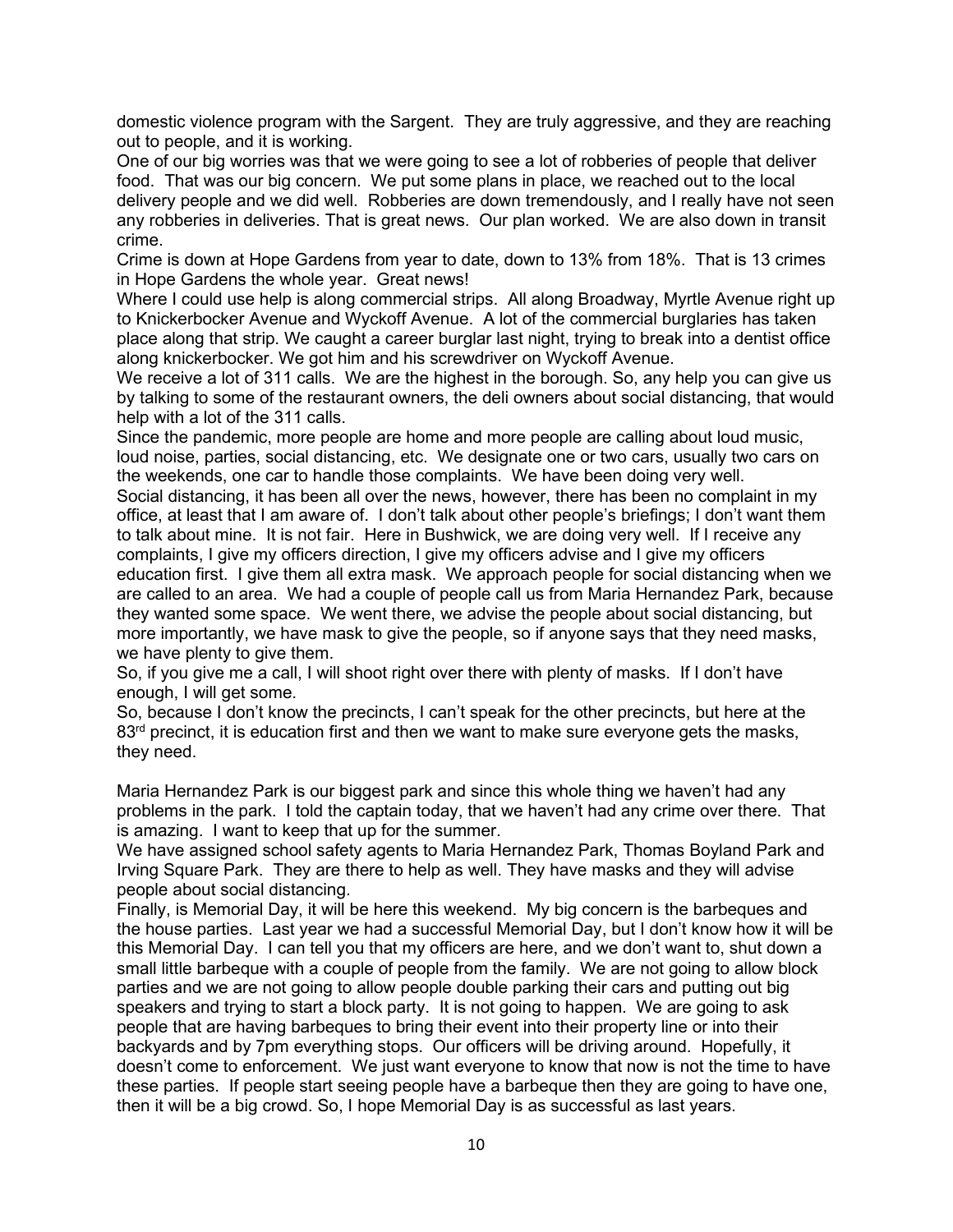We know that in Manhattan where some bars are opening, and restaurants are serving alcohol and the patrons are hanging out in front of their bar. If you see this, just give us a call and let us know.

We have not received any complaints, but we are proactive in speaking to bar and restaurant owners. We let them know that we cannot allow them to have an outside bar, and we expect them to police themselves more than us having to go there.

#### Questions entertained:

Ms. Annette Spellen: What are the rules about barbeques on the roofs? We have quite a few folks going on the roof and having barbeques.

DI Dooley: The same rules applies as someone having a barbeque in their front or backyard. If you do not live in that residential building, you cannot be having barbeques there. Large gathering is just not going to be permitted. We can go into a private location and break things up, but that is not something we want to do. That would be the last resort.

Ms. Spellen: We are also having a lot of problems particularly on Weirfield Street, between Central and Wilson Avenues. Cars are parking on the sidewalk in front garages. We have a lot of senior citizens that must walk in the street to get around them. I don't know if PD is handling that, or if you can get traffic to come and check it out, but it is happening a lot on Weirfield between Central and Wilson, and it is also happening on Central Avenue between Hancock and Halsey Streets.

DI Dooley: That is something we can handle. If you see it happening, you can call 311 and we will respond.

Ms. Spellen: Well, the reason that, my neighbors are coming to me is because I'm retired from the job. They come to me, because they've been trying to call 311 and they have been put on hold for two hours. They go to the 311 website and receive no help, so now they ring my bell.

DI Dooley: 311 is experiencing the same type of problems. They have a small staff because people are working from home.

We track all the response times from 311 and what we notice is, especially on the weekends we will get 23, 311 calls in one shot. What happens is they are behind in entering it in and they let it out all in one shot.

We still have our NCOs and we can put these blocks on the special attention list. People should not be parking on the sidewalks, there is plenty of space for people to park.

Chairperson Camacho: Thank you! I went out with officer Anno, and we went to Myrtle Avenue and we gave out 400 masks to people over there with some officers. They stayed there and chat with them for about 1  $\frac{1}{2}$  – 2 hours. It was good. I think you posted it on Twitter. I have no complaints about our officers, they're the best! If I did, I would be the first one to tell you. Regarding domestic violence, we were hearing that due to the corona virus some are in danger in their home, because they are afraid to say something. How is that working?

DI Dooley: We look at it as a proactive approach. We have Sergeant Wang and he is very good. We also realize that people are at home now and they are probably afraid to call on whoever is abusing them. We are starting to get back to knocking on doors.

We are trying to keep a lot of our police officers as far away as possible because a lot of them are sick. We don't want them going to people households and getting anybody sick. We also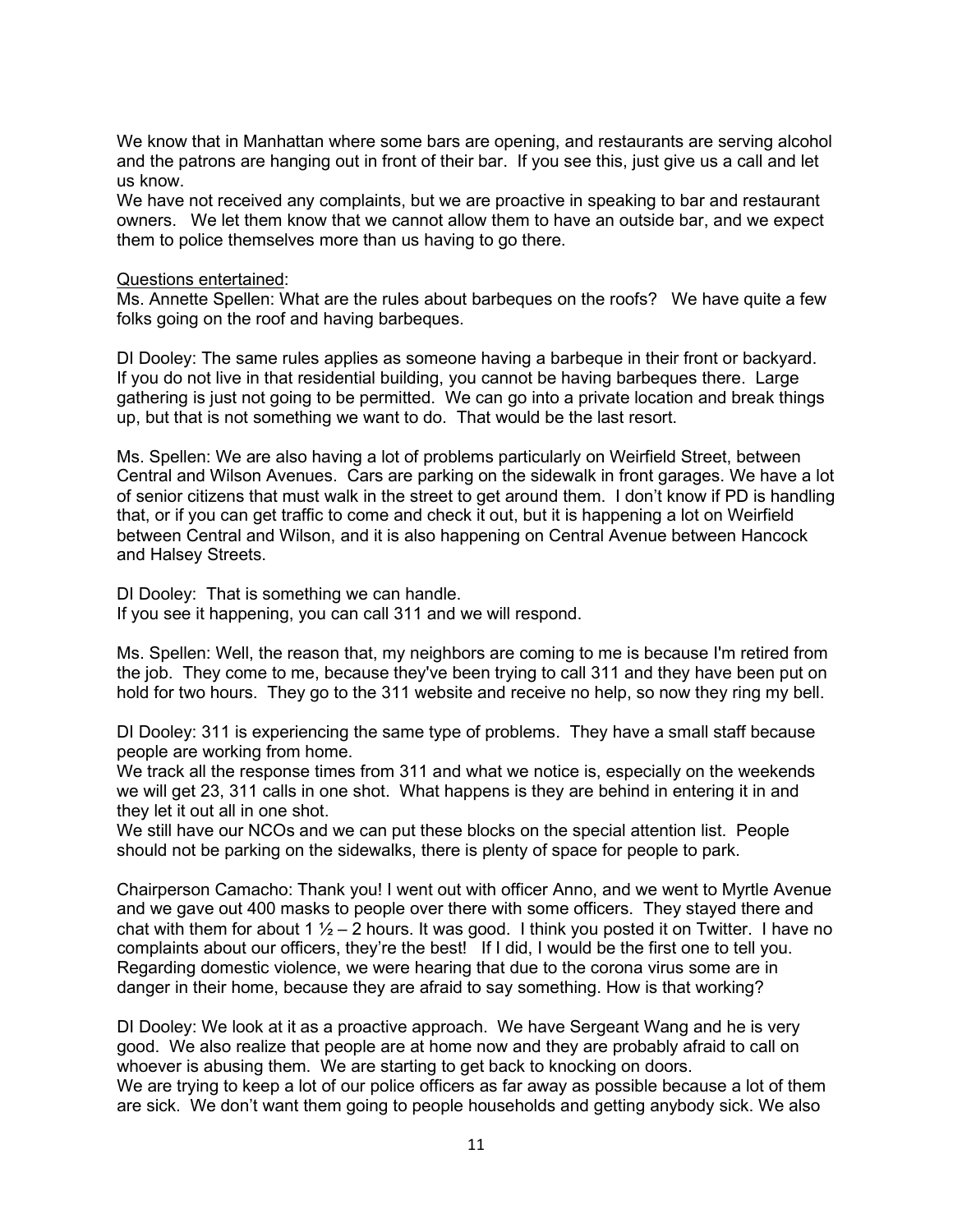have a list of people that we must call on, every day, to make sure that they are okay. That is why we have the NCOs going out to people. There is still resources available for domestic violence. We have a system in place. The big thing is for the children. We want to make sure that they are not at risk. We have a very aggressive domestic violence program and that is why I think it is down 50%.

Ms. Louisa Chan: Thank you so much for the work that you are doing. I am Chinese American. I see a lot of news articles about the harassment of Asians.

Generally, I know we don't have a large Asian population here, but what is the precinct doing in how they are addressing hate crimes and racism due to the corona virus? I have to be honest with you, I've been home for about two months and because of the news that I've seen, I have been afraid of walking around in the neighborhood.

I haven't personally experienced anything here, but it's just what you hear that is going on throughout the city. People getting harassed in the subway, walking and things like that, it's scary to me.

So that's why I've chosen not to take walks to the park or anything like that, because I'm scared.

Mr. Camacho: Louisa, you shouldn't be scared. If you want to take a walk through the park, let me know and I will walk with you.

DI Dooley: That is a great question. We have a special unit for hate crimes. They are very aggressive and very good. I have not received any reports.

Complaints, it's usually starts with the executive overview, so I get involved in them and we'll make referrals outside if we must, but it starts with outreach.

And we want to make sure that it's not typically with the Asian community, because we don't have a big Asian community here in the 83<sup>rd</sup> Precinct, but we do have a large Hispanic community and we have a black community.

So, outreach is always going on. Whenever we get a complaint of anything, it goes right to my desk. So, I'll start with a meeting investigation.

We want to talk about pulling a video, we want to talk about a cooperating story, we want to get the person help and the resources that they need and connect them to the right people. The next day we will have the crime task force or more than likely an NCO officer reach out to the victim and we will then come up with a game plan.

Once the videos are pulled, the goal is to arrest the person that committed this act as quickly as possible. We want to tell the community that this is not going to be tolerated. That we're going to have immediate enforcement on it.

We don't have a big Asian community for me to have a big outreach towards the Asian community, but we do have outreach with the NCO program or community affairs offices. The victim comes first, how they feel is more important than me making arrest. I hope that answers your question?

Ms. Chan: I was hoping to hear more about you actively patrolling the area. DI Dooley: I am happy to tell you that we have that happening here in Bushwick.

Ms. Jo-Ena Bennett: You mentioned that there are a lot of illnesses at the 83<sup>rd</sup> Precinct. Could you elaborate on that? And how is that affecting the community and the  $83<sup>rd</sup>$  Precinct? They are first responders too.

And I just want to say something in reference to what Ms. Chan said. You can look around at the Chinese restaurants and see that they are close.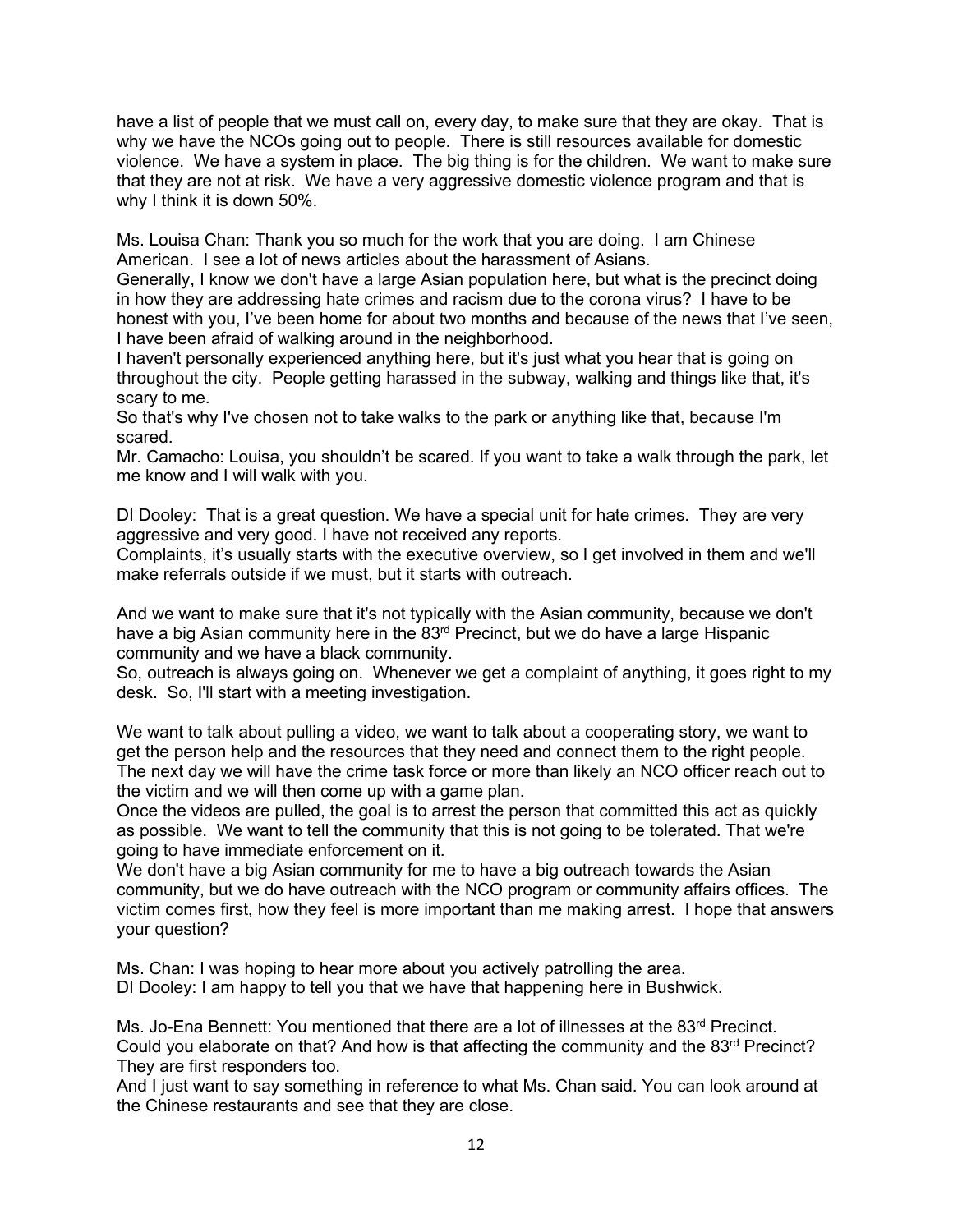There is a reason why they are all close. It doesn't mean that somebody went in those restaurants and threatened them, but those people feel threatened.

I know, this is not a political organization, but it came from the top down when the White House called it the Chinese virus.

So, we have to be aware of what our children are adhering to and we must educate them. Louisa, I can imagine how you must feel.

So, my question is, how is the corona virus affecting the 83<sup>rd</sup> Precinct. Can you address that, please?

DI Dooley: Great question. So, when this whole thing started, we got up to about 72 people that were out sick. Most of them with the virus, myself included.

I don't know if everyone knows that I was sick.

But they had the virus in April, and they had a bad case of it. So, they're still sick this month, however, most of my offices is back, including myself.

But when we went down to seventy-two people out sick, we had a lot of help. What they did was empty out 1 Police Plaza. A lot of them came and helped us.

We had all the units like internal affairs, narcotics, detective bureau, and they all came in and pitched in. Basically, when someone calls 911 a police officer must respond. When we were down to 72 cops and we received a call from headquarters, our response time was still excellent.

We were still getting to all our jobs. And we were still able to get crime down. They all did a phenomenal job.

I was worried that our response times are going to be off, but they never did. We were still able to handle all our problems, and all our staff still help Wyckoff Hospital, which they're doing an amazing job over there. A lot of these cops, they're young, and healthy, and some of them got sick, but most of them, are doing just fine.

They got a little worried, and they should be. Who's not. They do not know if they are asymptomatic. The last thing they want to do is go into someone's house and get sick and they did not want to go into someone's house and get someone sick.

So, right now I can tell you that my office has mask and PPE items. We all have them. We all get our temperature taking. We are taking steps to protect ourselves, to keep ourselves safe and others safe. We have 10 cops out now from the entire precinct and most of them are carryovers from April. They just had a bad case of it. They are still recovering.

Mr. Monroe: I saw the response for COVID-19 islanders. I want to make sure that there's some outreach that they're doing to the African community. Maybe people who are maybe first generation from Nigeria, or immigrants, they are being targeted by false information about this virus. Also, I want to ask a question about the homeless situation.

I know that there have been some issues of not being able to put them in shelters or something like that. And usually now, if you do have to take the train, it's predominantly people who don't have a residence, or they have some sort of mental health issues. How are your officers handling that? I know that this is kind of a sensitive situation.

How are they handling the mental health issues and if they understand the need to social distance, and the need for protection, how are you guys handling those issues? Because they are sensitive and it can't be handled the same way as other things, right?

DI Dooley: So, homeless is not nothing new to the  $83<sup>rd</sup>$  Precinct, whether when this pandemic started or before that. We had talked about this in January, and in February, and we had breaking ground results.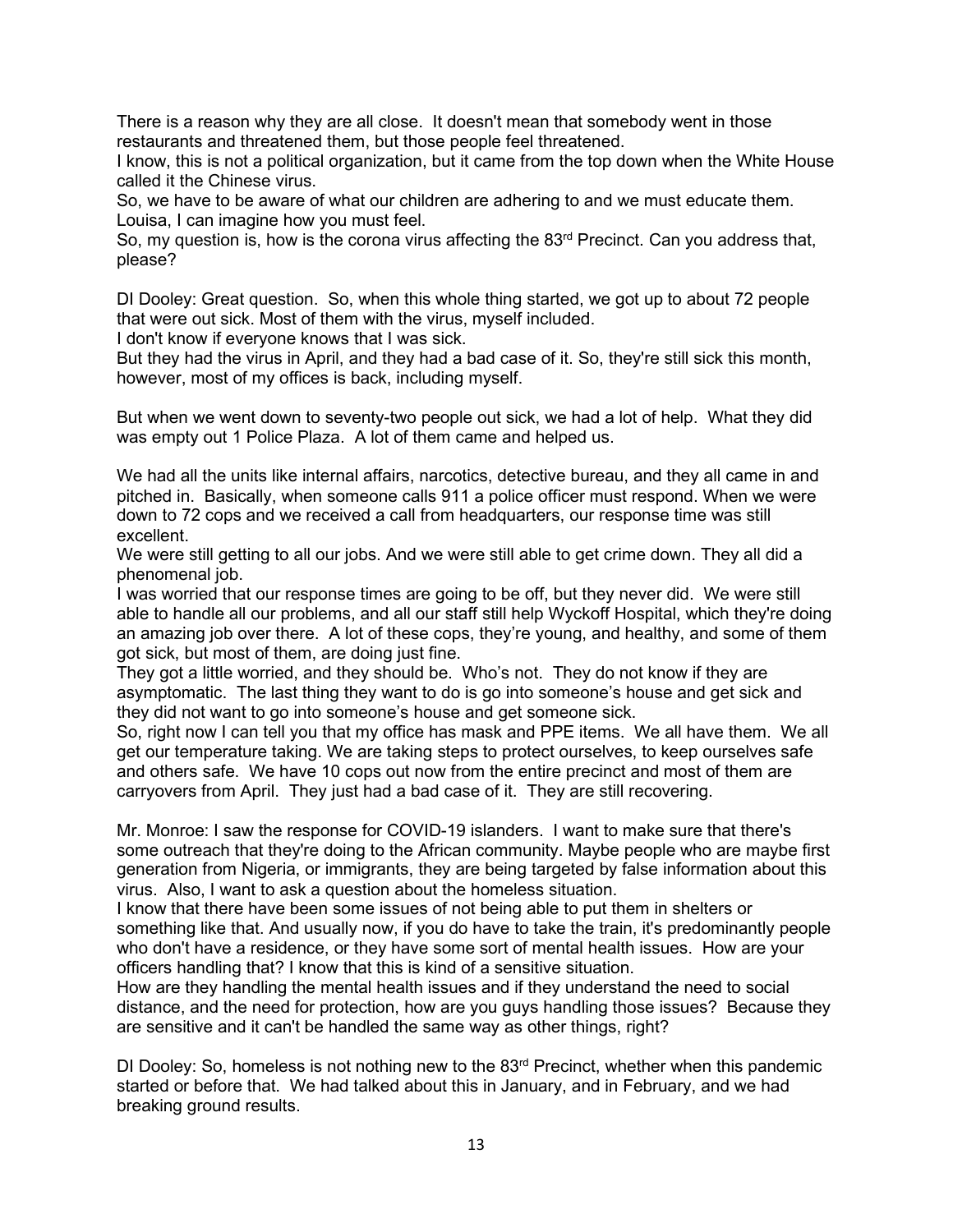We brought homeless outreach to in the  $83<sup>rd</sup>$  Precinct way before the virus got here. I got to be honest with you.

They are still here. They're here almost every day or every week, getting them to take shelters and offering them services.

We have giveaways, food giveaways, by the Maria Hernandez Park. If you ever go to Marie Hernandez Park on the other side, the far side where the benches are, a lot of them congregate over there, and we're able to bring resources to them. There's also a shelter over at the 89 border that we're able to get resources that's in the 90<sup>th</sup> Precinct. We're still able to help them believe it or not. A lot of them will take the resources. A lot of them do not want to go to the shelters but we know we must get them there. And if there is a problem with talking to them in terms of mental health, then that is what outreach is for, that is what breaking ground is for. Our officers are all trained in how to deal with homeless people. They have been trained long before this pandemic started. We have been talking about homeless all last year, around Broadway and Myrtle Avenue. We have talked about it on Jefferson Street.

We've done multiple cleanups over there and we've been able to connect people to services. It just must be the right service. A lot of times they don't want to go all the way to Manhattan North to a shelter.

We try to convince them to go to a shelter that we have here in Brooklyn, and that seems to be working a little bit better.

As far as mental health is concern, we are not mental health experts, but we can get people to the services and resources that they need. We can get them connected to Woodhull Hospital, Wyckoff Heights Hospital, and to Breaking Ground Homeless Outreach Unit.

I get emails almost every day, that they're here doing cleanups and getting people services because when they do those cleanups, they send me an email, to let me know how it's going.

Mr. Monroe: Okay, that sounds great. I just want to make sure there was steps to service, because sometimes breaking ground are the first point of contact with them, with the segment of population that we're talking about.

What is cleanup? Could you please explain that?

DI Dooley: A lot of them have tents, these makeshift tents, along with a lot of the stuff that they're collecting. So, sanitation usually comes down and they'll clean up the makeshift tents. The cardboard boxes and other stuff.

District Manager: Thank you for the inspector Dooley and everyone for the questions. Several people have let me know that they have joined in.

Marcus Harris, representing Brooklyn Borough President Eric Adams: We are working remotely, but I am, going into office once a week.

If you need any assistance call someone, 718-802-3700. Our constituent assistant team is still working. And if you also need me, you can download me at 917-324-2680. I'll share it in the chat.

Yvette Lopez, representing Maritza Davila, 249 Wilson Avenue, 718-443-1205. I did want to let everyone know that if you have any families who need food, we are at 215 Moore Street, distributing food from 12-1pm. Give our office a call for more info.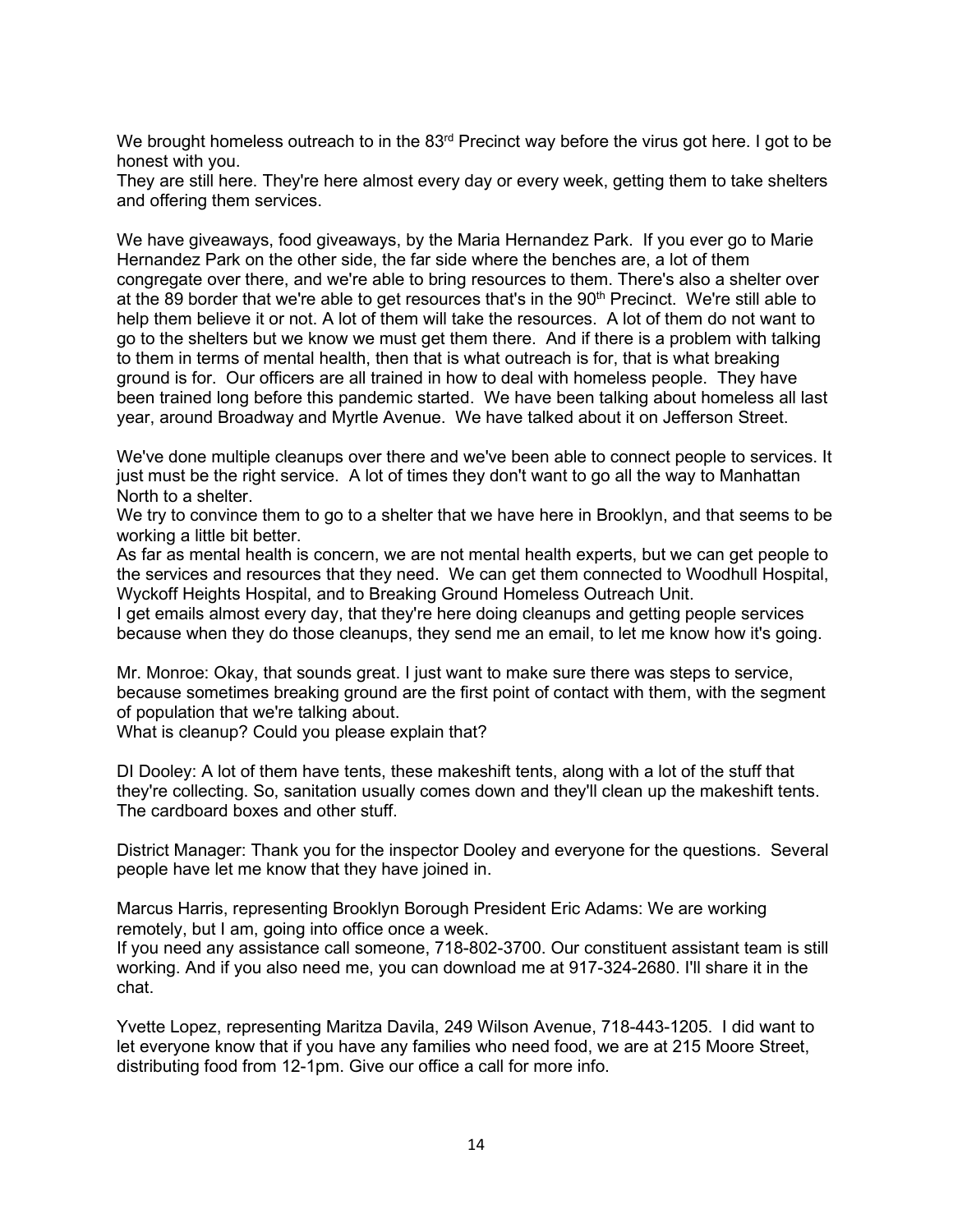Ms. Jessica Franco, representing Senator Julia Salazar's office: She was looking forward to this call, however she had an emergency meeting regarding first responders. She apologizes for not attending the meeting.

We have been distributing hand sanitizers, mask and partnering up with mutual aid groups in Bushwick and Williamsburg and Cypress Hills and we will continue to do.

So, to our, if you are in need of any you can reach out to me, my email is [JFranco@NySenate.gov](mailto:JFranco@NySenate.gov) and I will be happy to share that on the chat. Our biggest goal is to ensure that the community gets equitable funding. She is also pushing for housing and education. She is working on cancelling rent. Our office is more than happy to help any constituents who are not able to get through with unemployment applications.

# **District Manager's Report, Ms. Celestina Leon:**

Good evening, everyone happy Asian and Pacific Islander American Heritage month. May also marks two months that the city has been on pause and all non-essential workers have been asked to stay at home.

I can't thank essential workers and volunteers enough for all that they have done. I'm also happy to share that we've received a significant increase in the amount of calls from individuals in Bushwick, offering to volunteer. In addition, I have received calls from those in need of food and assistance.

And it's certainly inspiring and reaffirming to see us working together to help each other, especially the most vulnerable.

I've listed all the events and meetings that I've attended. I won't go through them for the sake of time.

But I will just say that most of them were, in several areas concerning the budget. I did meet with OMB, the Office Management Budget on several occasions, as well as, the Department of City Planning to discuss a little bit about how the district needs, and budget consultations will look this year.

I've also had a variety of check ins with our elected officials, and their representatives, our community-based organizations as well as agencies and community partners. I've also participated in quite a few informational webinars.

Most of you may know that Bushwick has never had the composting program, although we know that it is a concern for a lot of the residents in the neighborhood. Now that funding is cut, of course, there are other concerns as Mr. Camacho referenced regarding programs and for our youths.

There's certainly a lot of battles that we have to fight right now, in terms of funding. I also handled business as Mr. Camacho reference in terms of the staff. So, we've had a staff meeting. There's been some trainings for using tools like WebEx that I've participated in. I've also been regularly attending both the regular Bushwick Community Partnership meetings as well as their governance meetings, which are always excellently run.

So, if you have any questions, or you would like to see my full report, I'm happy to share that, although I won't go through all of it. So, that concludes the summary of my report for this evening.

# **Committee Reports:**

Permits and Licenses (PLC), Committee Chairperson, Melissa Carrera Tuesday, May 12, 2020, 6pm via virtually

3 Items on the agenda.

1) Ten Bells Bushwick Inc.: 65 Irving Avenue. They are seeking to change their establishment classification from Restaurant to Bar/Tavern. Due to no open flame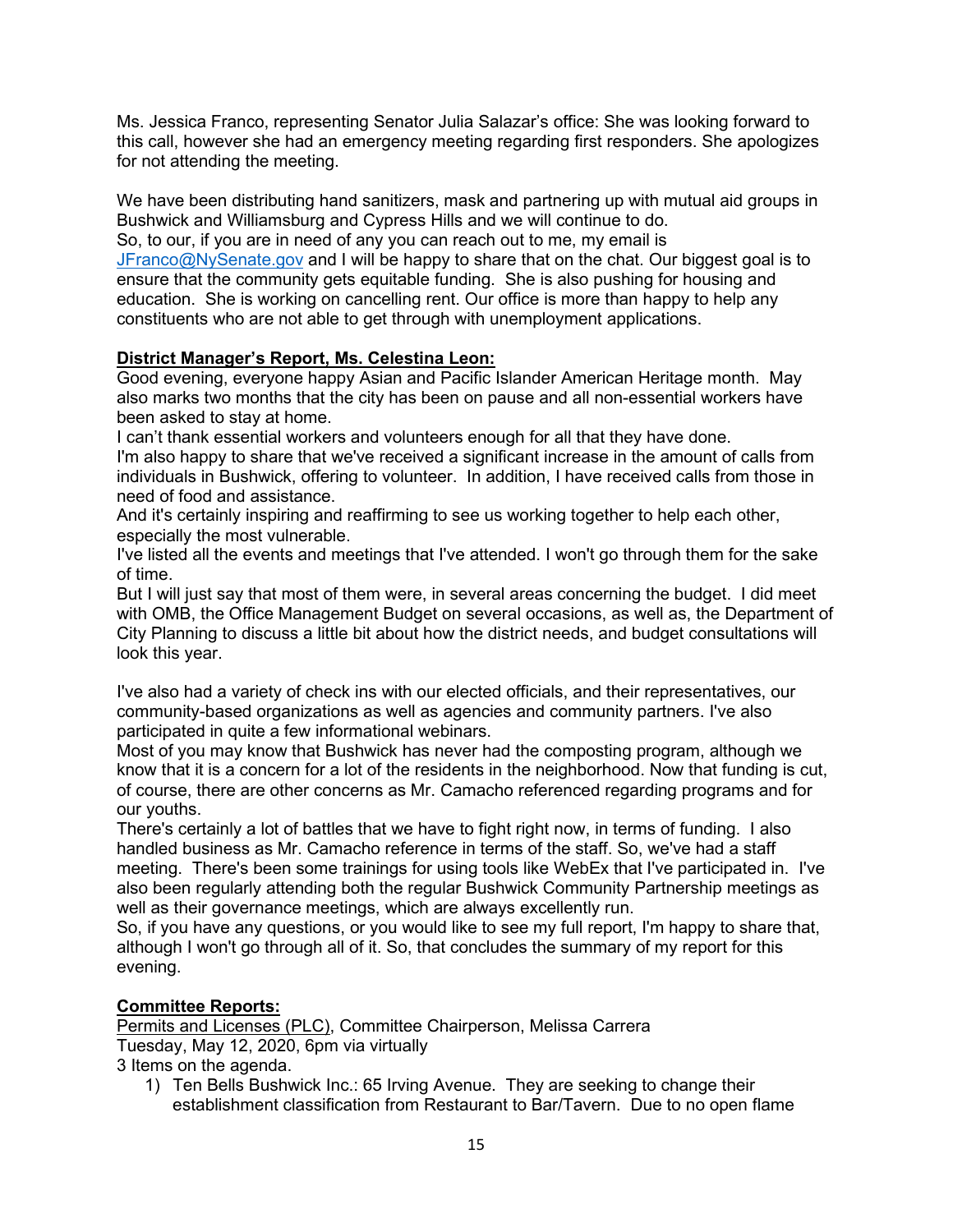propane, which technically identifies as a restaurant. SLA asked them to make this change. Everything else stays the same.

- 2) Artichoke Basille's Pizza 18 Wyckoff Avenue They came to our meeting in February, they came to let us know that they were renewing their sidewalk café. Which we approved. No other changes will be made. They will have the same number of chairs, same number of tables.
- 3) Aura Finesse LLC d/b/a AF Studio NYC New Application LWBC, 1501 Broadway, border of Jefferson. They are a gallery, seeking a full liquor, bar, tavern. Due to COVID-19, this lady has not been able to produce any new business or have any events. The space can be used for baby showers, parties and things of that nature.

We want to make sure that we support businesses like hers and we wished her the best of luck.

We also talked about new business. We have a list of businesses that Celeste and the office has put together. We are checking with business to see how they are doing during this pandemic.

Mr. Camacho: Artichoke is open, and you can order takeout. Let's try to order something so that we can keep all these businesses open.

#### **Recommendations:**

Permits and Licensing:

- 1) The recommendations were to support Ten Bells Bushwick, Inc. on their change from restaurants to bar and Traven.
- 2) A recommendation for Aura Finesse to support, and to connect them with Jamie, which I hope that was able to happen around their landlord. To support their full liquor and wish them the best of luck. And lastly, we didn't have to vote an artichoke. It was just more of a gesture that they did to show up and let us know that this was happening.

District Manager: one quick point of clarification on Melissa's report, regarding 65 Irving Avenue, they elaborated on their music. They wanted to know that the committee and the full board were okay with them specifying the type of music in their establishment. As for Noak at 65 Irving Avenue, they just followed up with the board's office. They've already been supported by the full board, but just to note that they clarify the type of the music they were going to have.

Ms. Carrera: Is it jazz music, Celeste?

District Manager: Yes, I think so.

Is there a motion from the board regarding the permit's licenses committee recommendation?

Mr. Camacho made a motion to accept the PLC committee's recommendations. The motion was second by Ms. Anne Guiney.

All members present were in favor, with one abstention. Motion so moved.

Chairperson, Mr. Camacho: Recommendation to table the election to September. Also, to create an air hoc committee.

We can start with a committee of whoever wants to be on it.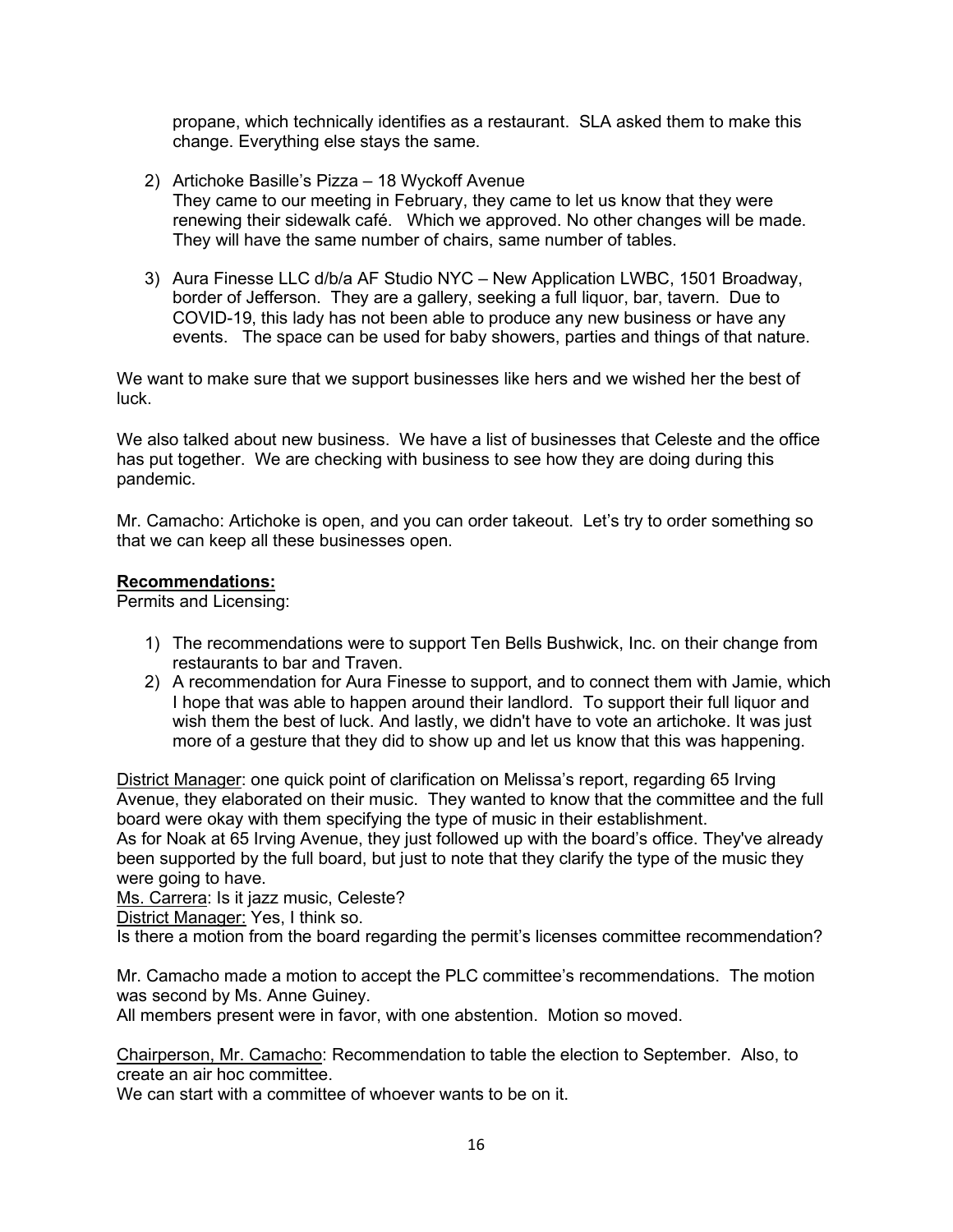And then, from within the body, I think Raul was on it, I think two years ago. If possible, whoever wants to get involved and then from there, they, create their own chairperson to conduct, and do the calls.

District Manager: Is there a motion regards to the elections committee this year, whether to postpone, or to move forward, with the election being conducted in June.

Mr. Camacho: The committee must start meeting now if the election is to be held in June. It will be in September if you want to wait.

The executive board requested that I bring it to the full board. I want a single vote from everyone because it needs to be put on paper and there need to be an open meeting. Everything should be open, and everything is on the table. And the only thing that's on that table is:

1<sup>st</sup> Vice chair; 2<sup>nd</sup> Vice chair; Recording Secretary; Correspondence Secretary; Financial Secretary, Treasurer and Parliamentary. My position is every two years.

Ms. Louisa Chan: Camacho, my question is, what will happen in September if we are still not able to meet? What will happen?

District Manager, Ms. Celestina Leon: If I may, I have spoken to some of the other district managers, and most of them are finding alternatives. So, there are few options that I've spoken to Mr. Camacho about, in terms of doing the election next month. So, it is possible. It's just up to the board to decide what they want to do. The committee would be reviewing those options that I have, but we do have options.

Ms. Louisa Chan: Can you tell us what those options are?

District Manager, Ms. Leon: One board is doing a roll call vote; another board is looking into a Google form and then there's also another board using the polling option that exists on WebEx.

Then another board is also looking in to see if their secretary will be the one that privately takes a message from all the board members regarding their picked.

District Manager, Ms. Leon: Is their motion from the board, in terms of moving forward with the election next month June?

Mr. Camacho: Or September?

Mr. Egaudy Gomez motioned to have the election in September.

Mr. Camacho: Is there a second?

Ms. Jo-Ena Bennett: I second the motion. Mr. Camacho: We must do a single vote.

District Manager: Roll call vote.

Mr. Camacho: We want to know everyone that agrees to it. We don't want to get caught up on any legal technicality. We want to make sure that everybody's speaking for themselves.

District Manager: The individuals that are on the phone, they won't be able to say anything. They can call it in, and I can always follow up to find out what they say.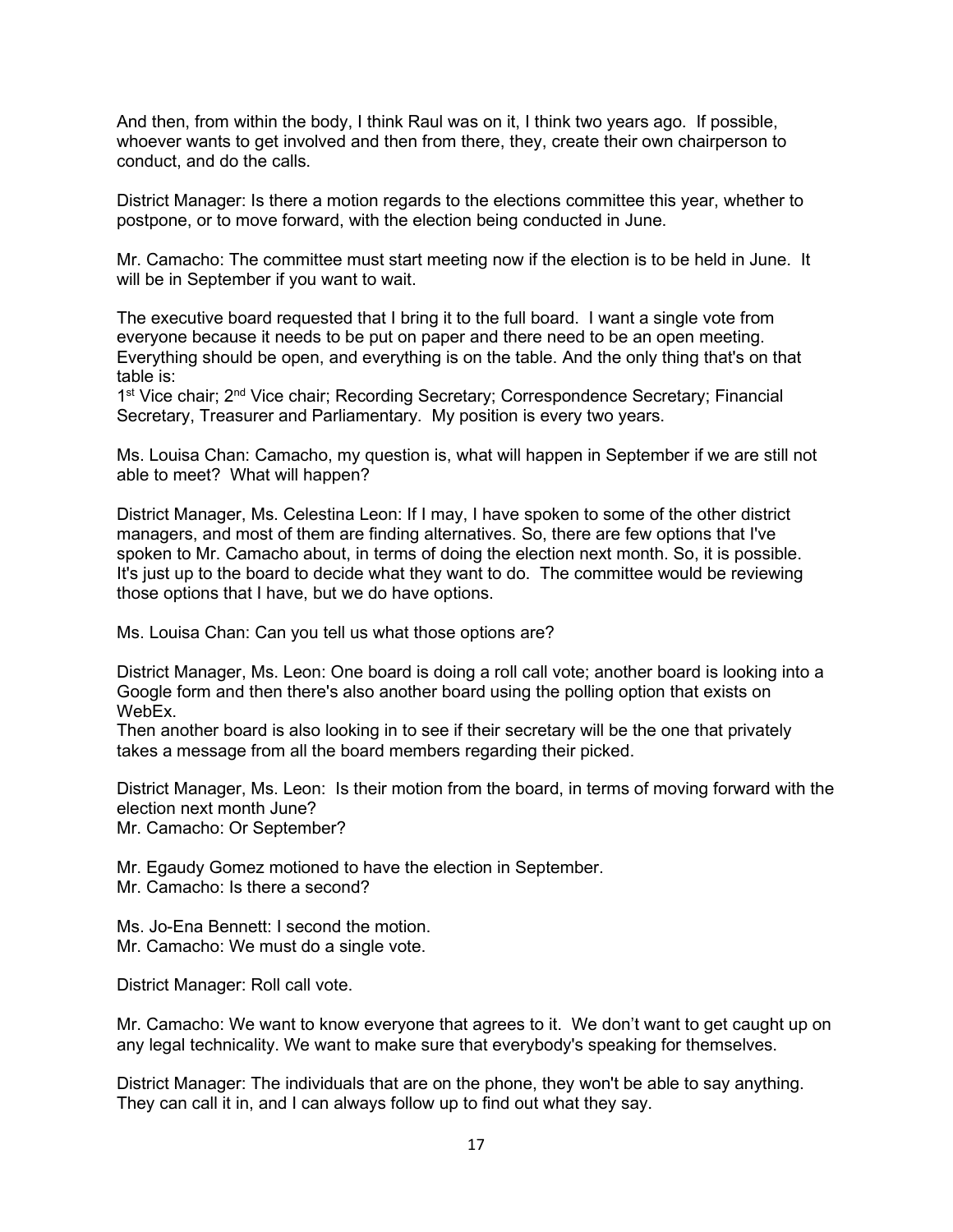# **Result of Roll call vote:**

5 abstentions 3 No 13 Yes

So moved, so the election has been postponed until September.

There will be doing the ad hoc, right? Yes. So, for the time being, we still will be getting the committee together, but everything will just be done when the board comes back from summer break.

**Old Business:** None **New Business:** None

## **Announcements:**

Mr. Eguady Gomez: Regarding a lot of the businesses and in keeping our communities intact, especially our culture, the things that are important to us, the Moore Street Market is still open. We have five vendors that are open now, and more are going to open later...

A few of them decided to stay home for their own safety, others decided to come into work, but the ones that are open are AC Tropical, and others.

J. R. Taylors are making their own PPE masks, and then there is Arturo from toys treasures, he also has good equipment and things of that nature. We are going to have more openings this weekend. This Friday, we are doing live streaming with turnstile tours. We're going to be meeting some of the vendors that are still open.

We should be opening probably next week. We took a lot of social distancing precautions, and seating has been eliminated.

We have two stations where you can sanitize your hands. We asked people just to pick up or use the delivery service. I will put more information on the chat.

Mr. Camacho: Ms. Barbara Smith sent me a text saying that she wanted to vote. She said, why can't I vote?

Ms. Barbara Smith: How come the ones on the phone can't say anything. I would like to vote and make an announcement. If the ones on the phone can't vote, you will not have a correct total.

District Manager: I can only tell if those on the panel would like to say something, not those on the phone. We can go back. You can make an announcement.

Ms. Barbara Smith: I'm given out masks tomorrow in front of my house with the 83<sup>rd</sup> Precinct at 10 o'clock am.

Mr. Camacho: Is there anyone else on the call that you can access?

Ms. Leon: I'm going through it now. I just must cross reference their phone numbers with my list.

This is the first time we did that like this, so it's a little bit different. I think McClellan has something to say.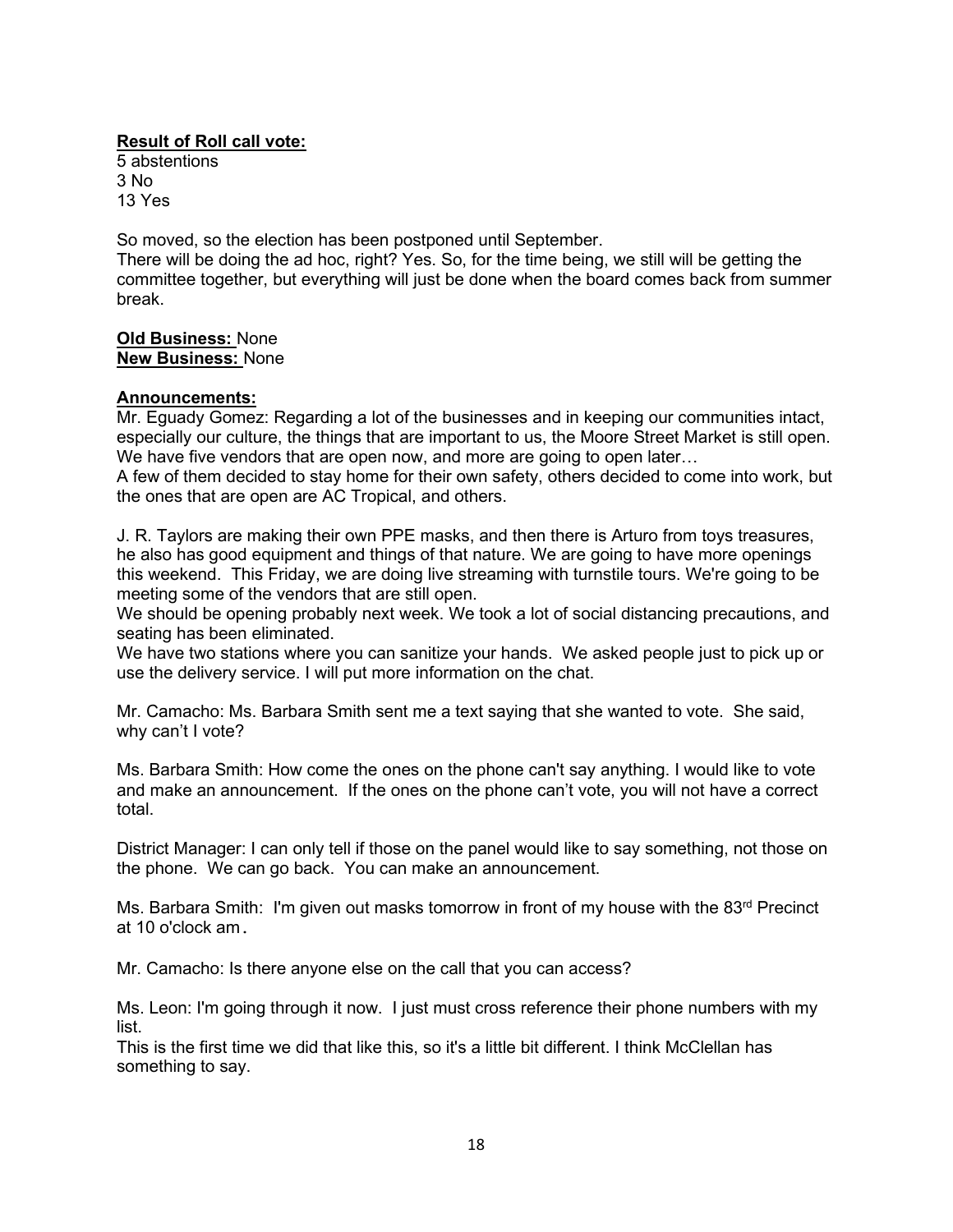Ms. Mary McClellan: I'm fine. I was trying to get on before, because that lady from the society was saying that, the man that mop couldn't be considered. I think that the man that mops should get what he deserves, just as much as the nurses taken care of people, because if it wasn't for the man that mops and who keep the area clean, she could not function. He is very important too.

Ms. Martha Brown: How about getting the other people that is on the line now. I see you got McClellan and Barbara and I also was not able to speak. I've been on here since six o'clock and it's 8:07pm and every time I tried to say something, I couldn't speak either. I heard her say she saw my phone number, but how can we vote? We can't even say anything.

Mr. Camacho: You can vote Martha.

Ms. M. Brown: I vote to have it in September. We must do better with setting up these meetings, with these phone conferences.

Mr. Camacho: It is the first time; we will get it together.

Ms. McClellan: I vote for September.

Ms. M. Brown: We must get out the kinks because the people on the phone should not be muted.

Mr. Eliseo Ruiz: For those people that were on the phone for two hours and did not get a chance to speak, nor had the opportunity to vote. Thank you for doing a terrible job today, but I know you are going to do better next month, I can guarantee you that. Barbara Smith I will be at your house tomorrow to pick up two masks.

Ms. Martha Brown: Don't forget those ballots still have to be sent out and mailed in for the elections. That still must be done. Everything must be done in secreted. No one should know who is voting for who.

You must set up the election sheet so that they can be mailed out so that everyone can vote.

Ms. Celestina Leon: It may be a little bit different this year because if we can't meet in person. We can't necessarily have ballots because we would have to be in person for that.

Ms. Martha Brown: Let's just hope by September this COVID is finished, and we can do an election in a more normal way.

But in the event, we must figure out some way to get those ballots in the mail, get them back, and get them tallied.

Ms. Barbara Smith: Why we can't we postpone this election until next year?

Mr. Camacho: Because the by-laws say we must do it.

Ms. Smith: The by-laws is on a piece of paper and the corona is real. So, we need to find a way to do this in person.

Mr. Camacho: I am with you. I have been in contact with the legal department and they are all doing it this way.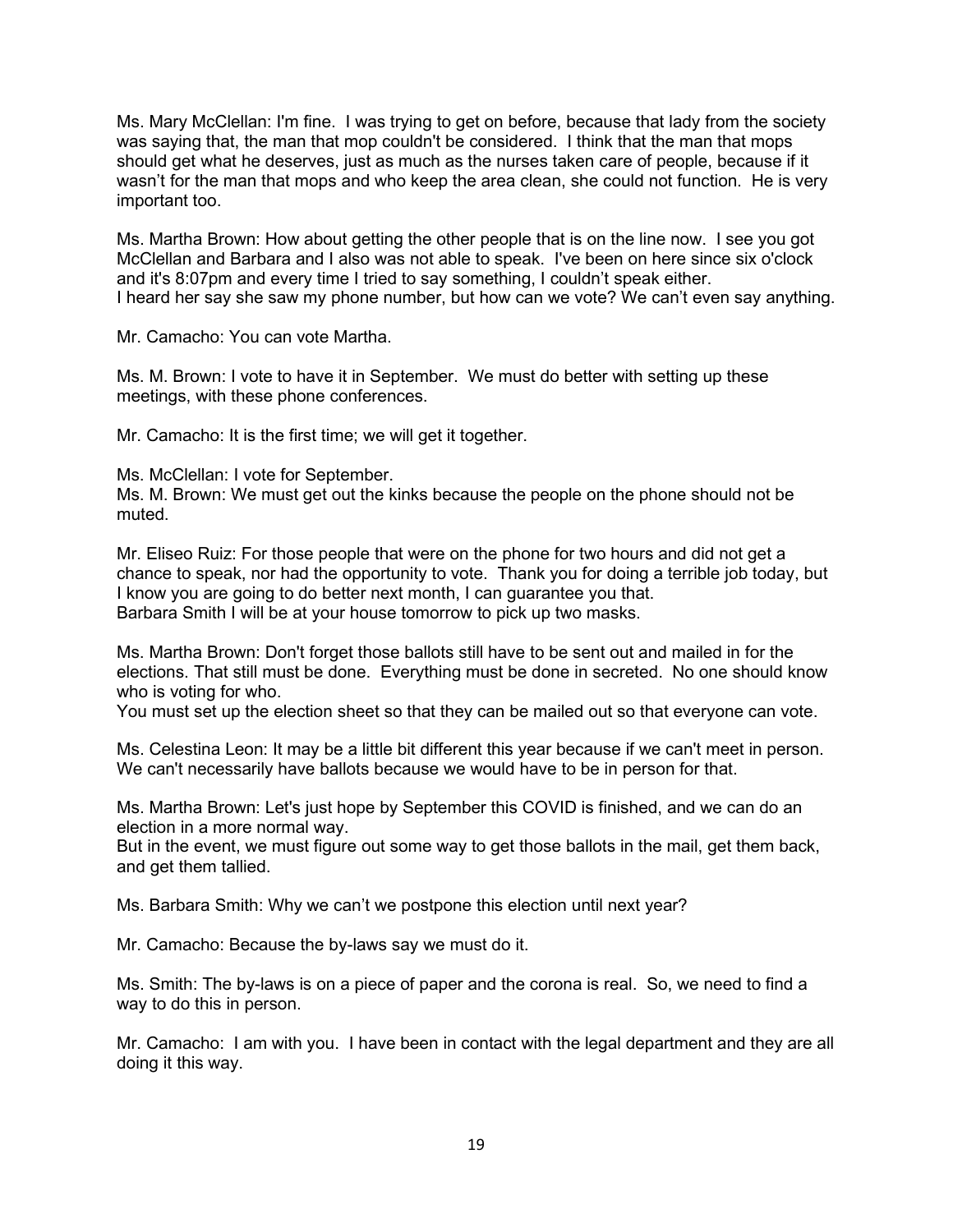Mr. Felix Caballos: Celeste, going back to the voting, how many said yes and how many said no?

District Manager: 13 said yes, 3 said no, and 6 abstained. Ms. B. Smith: Now, 16 said yes. Mr. Caballos: We don't have a quorum. District Manager: We have a quorum. The motion already passed.

Chairperson: I was going to call you and ask you what is your vote? If even you, voted no, it would have still passed because we had a quorum and we had enough people that said yes.

District Manager: We have Marcus outside his office. He would like to make an announcement.

Mr. Marcus Harris, Representing the Brooklyn Borough Hall Office, Eric Adams: I wanted to express my condolences Raul Rubio. I did let the Borough President know, and there is a letter coming out to you from him. So, if there's anything that you need, please feel free to reach out to me. I'm more than happy to assist.

I just want to make sure that everyone knows that we did review the community board applications. What I have suggested, after speaking to Celeste, is to make sure that people understand that as an applicant for community board, first of all, you should have at least attended a meeting in the past before you apply to be a Community Bord Member. Also, you must be aware of the attendance requirements for the meetings.

We want to make sure that everyone understands that. The commitment is the commitment. If you then say that you're unable to do it, then fine.

But we want to make sure that people understand what the requirements are in your bylaws. That is something that I'm going to be looking at and enforced.

I just wanted to make sure that we also know that if you go on www.Brooklyn-USA.org, if there is a need for PPE items, you can request that on the website.

So far, we've handed out about two hundred thousand masks. The Borough President has been out personally making sure that he is handing them out in NYCHA developments. He's about to start at Mitchell Lama.

The city has also been doing park situations, but we want to make sure if there's anybody that needs them, they can have them. Lastly, we receive an overwhelming support for restaurants that wanted to support the first responders. We have made sure that we have fed every single hospital, and every precinct in Brooklyn, and we're looking forward to continuing to do that process.

If you're working twelve to fourteen hours per days, and as a first responder, you don't have the time to cook something. So, we are making sure that we have the food and everything for everybody.

Mr. Camacho: Thank you. Marcus, it is also on the city charter regarding time attendance. So, I'm aware, and they're aware, because they all received a copy of it.

Marcus: We're going to also put a copy of it on the website, where you can go to apply to be on community boards. That way people see it right away, just to make sure they're aware of it. Every community board has a different Bylaw, but we want to ensure that if you're applying for a specific community board, you understand exactly what the requirements are.